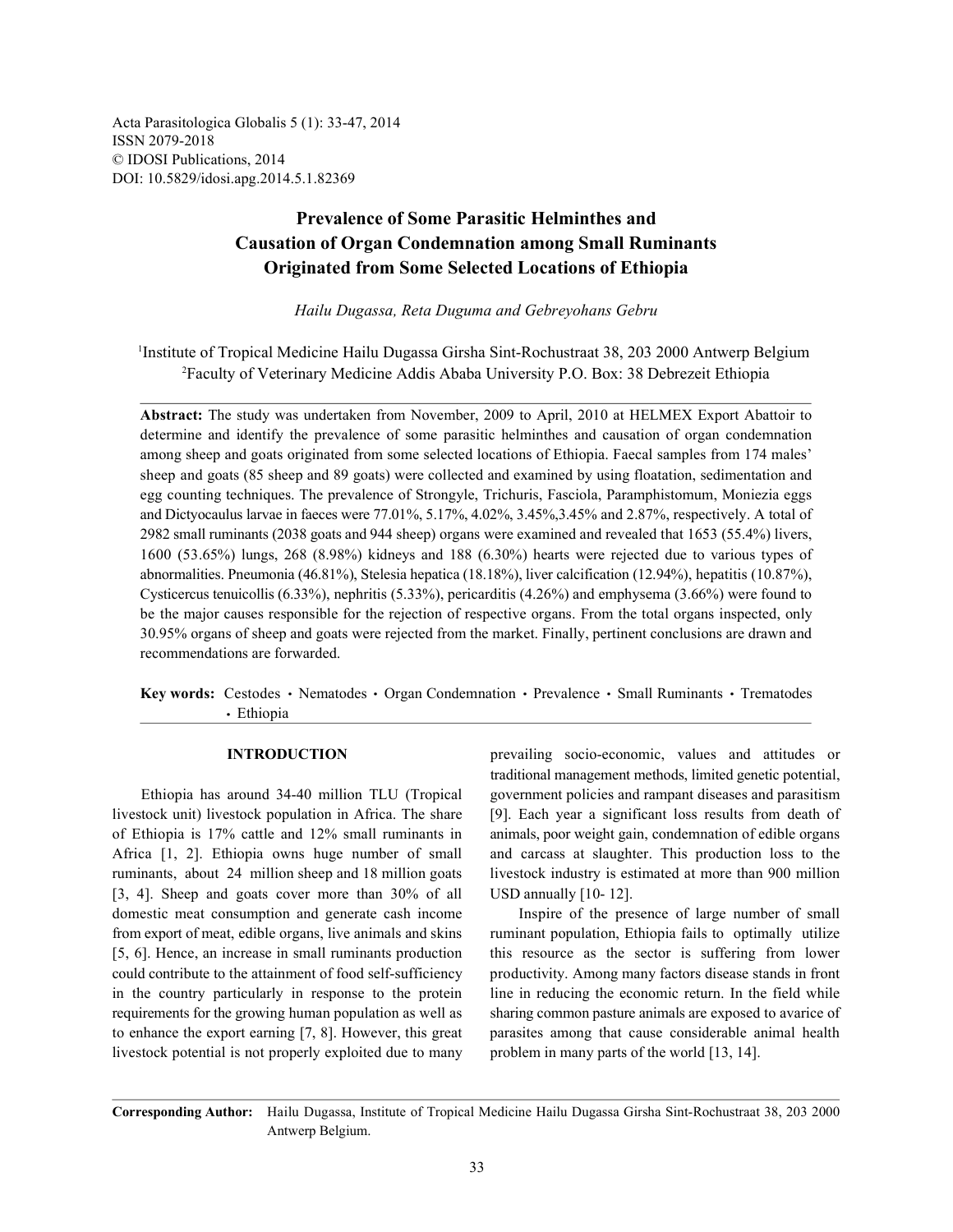serious problems in developing countries, particularly exercised during all operations [19]. Although some where nutrition and sanitation standard are generally poor sources of contamination are obviously removed when through reduction of productivity infected animals and the carcass and organs leaves the slaughter floor, mortality. Most parasitic helminthes infect their host via contamination by contact with unhygienic surface, the oral route and live either at the mucosal surface of the personnel's and air borne organisms will remain as a gastro intestinal tract or across this mucosal barrier on possibility in all operations during the subsequent their way to predilection sites. The problem is greatest in handling which include chilling, freezing, processing, tropical countries with good rainfall [15]. Among cutting, packaging, transport, sale and domestic handling prevalent disease, gastro-intestinal tract (GIT) helminthes, [18]. particularly nematodes have been recognized as one of Parasites in the tropics are responsible for greater the major factor that limits production. GIT nematodes losses to the meat industry than any other disease. reduce productivity by causing production losses which Similarly, like many other tropical African countries, it is is manifested by reduce weight gain, lowered meat and well known that parasitic diseases are among the major milk production and mortalities especially in lambs and factors responsible for the low productivity of livestock kids [16]. in Ethiopia [10, 12]. These infestations not only cause

mortem and post-mortem examination, are to remove gross losses through production losses and condemnation of abnormalities from meat and its products, prevention of organs and whole carcass at slaughter [23]. distribution of contaminated meat that could result to Recently several new export abattoirs like HELMEX, and eradication of certain disease of livestock [17]. abattoirs with export purpose have been established in

abattoir has long been recognized in an attempt to avoid to the export of red meat and edible offal to the the introduction of clinically diseased animals into the international market this enhances the economic slaughter hall. Ante mortem inspection should be done development of the country, through economical within 24 hours of slaughter and repeated if slaughter has exploration of the livestock base of the country [24- 26]. been delayed over a day [18, 19]. A proper ante-mortem Various investigations have determined the prevalence inspection of the animal makes the task of routine and economic importance of organs condemnation in postmortem inspection simpler and straight forward Ethiopia through abattoir survey [24, 27, 28]. However, procedure [18]. Post-mortem inspection is the center most of the surveys paid attention to parasitic cause: around which meat hygiene revolves since it provides fasciolosis and hydatidosis in cattle. Thus, there is lack of information indispensable for the scientific evolution of adequate information on the other causes of organ clinical signs and pathological processes that affect the condemnation in small ruminants. wholesomeness of meat [18, 20].

All gross lesions should be identified at least in a Therefore, objectives of this study were: general way. A routine post mortem inspection of a carcass or an organ should be carried out as soon as • To determine the prevalence of some parasitic possible after completion of dressing. The main purpose helminthes of small ruminant in some selected of post mortem examination is to detect and eliminate locations of Ethiopia during ante and post mortem abnormalities, including contamination, thus ensuring that examination, only meat fit for human consumption is passed for food  $\bullet$  To assess the cause of organ condemnation of sheep [18]. It is necessary to be aware of the extent to which the and goats of different locations slaughtered at public is exposed to certain zoonotic diseases detected in HELMEX abattoir. abattoirs and financial losses through condemnation of organs [21]. As meat is the main source of protein to man, **MATERIALS AND METHODS** it should be cleaned and free from diseases of particular importance to the public such tuberculosis, hydatidosis, **Study Area:** The study was conducted at Hashim Nurs' Cysticercosis and fasciolosis. Meat and meat products are Ethiopian Livestock and Meat Export (HELMEX) abattoir extremely perishable [22]. from November 2009 to April 2010. The mean annual

Helminthes infection in small ruminants are among Therefore, special care and handling must be

The purpose of meat inspection, comprising of ante clinical disease and mortalities but also cause economic

disease risk in man and animals and assisting in detecting ELFORA, Metahara, Mojo and Luna Modern export The importance of antemorterm inspection in the Ethiopia that could enhance the contribution of the sector

- 
-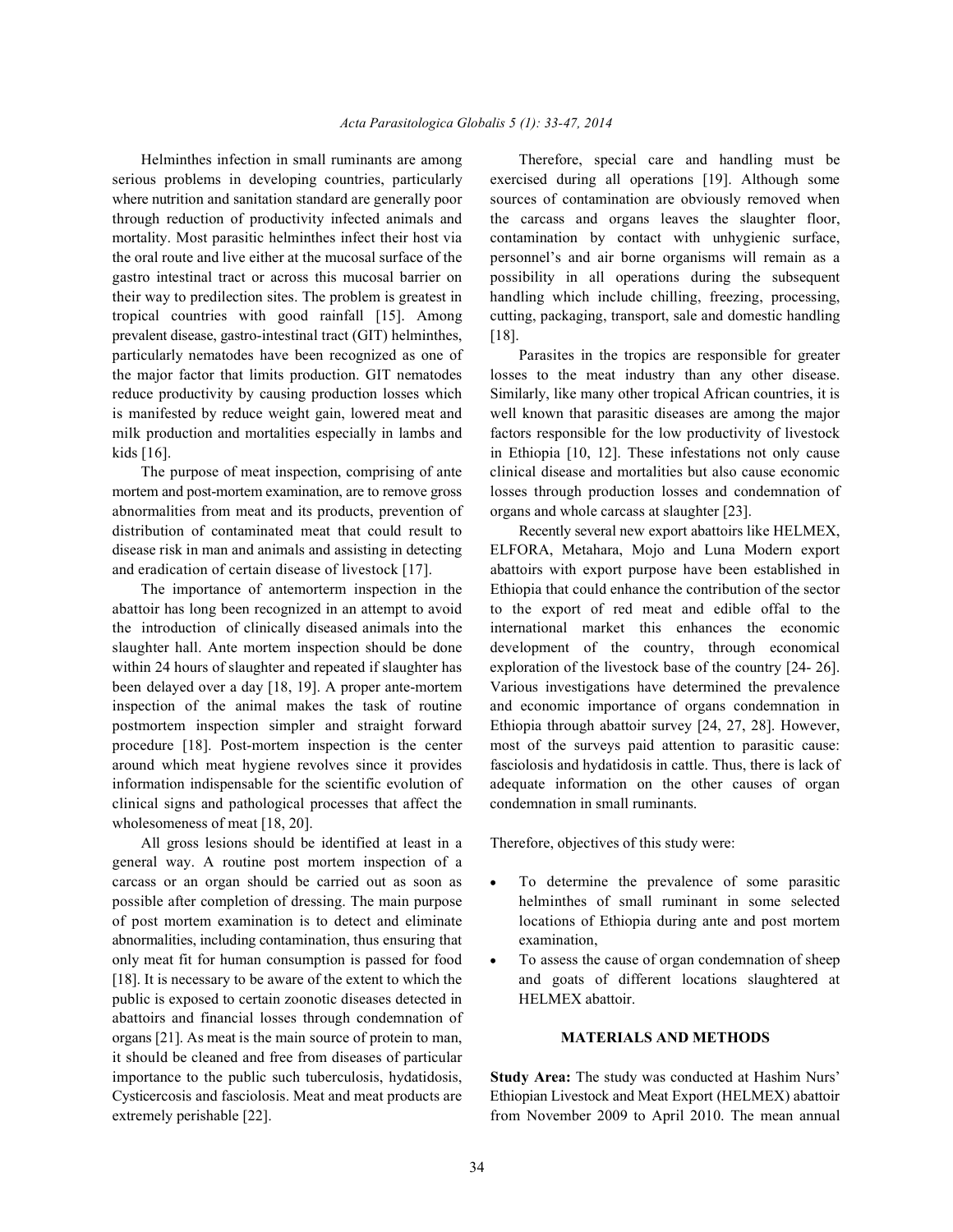HELMEX abattoir were brought from Arba Minch Zuria origin and species during the study period at HELMEX Woreda, southern Ethiopia, which is located at about abattoir from November 2009 to April 2010. The study was 500 km from Addis Ababa. The mean annual temperature focused on the edible organs (Liver, kidney, heart and is 15-31°C. The soil type of area is also classified as sandy lung) of both sheep and goats during post mortem and clay-sandy soil [30]. examination in the abattoir.

**Jinka:** The study animals were also come from South **Study Design:** A cross-sectional study design was Omo Zone (Jinka) which is found in Southern Nation undertaken and the desired sample size was calculated by Nationalities and people Regional state (SNNP). The the formula given by Thrusfield [34]. This was to temperature of the area falls between 15.7°C and 38°C. determine the prevalence of live animal's abnormalities, The livestock resource of the zone is 2367712 cattle, slaughtered animal's organ lesions and helminthic 151499 sheep, 1881352 goats, 98545 equine, 1105053 parasites. The study was conducted in sheep and goats poultry and 85,528 traditional beehives [31]. of Borana, Jinka, Afar and Arba Minch during ante-

Semi- Sedentary life style. The house hold may remain slaughter is less than 10 days as shown in Table 2. sedentary throughout a given year or consecutive years [32]. **Abnormalities in Live Sheep and Goat During Ante**

Annual mean daily temperature varies from  $19^{\circ}$ C to  $24^{\circ}$ C consumption was allowed for slaughter. with moderate seasonal variation. Season affects herding patterns due to its effect on forage and water resources **Helminthes in Live Sheep and Goats:** Animals considered availability [33]. This study were a total of 174 small ruminants

minimum and maximum temperatures are 8.5°C and 30.7°C 89 goats were examined for helminthes corpological respectively and the mean relative humidity is 61.3% [29]. examination. The animals were selected randomly and The abattoir slaughtered up to 1500 animals per day with identified by place of origin, species and age group. A few number of meat inspectors assigned by the Ministry total of 2982 small ruminants comprising of 944 sheep and of Agriculture and rural development. 2038 goats destined for slaughter were all male and Arba Minch: Some of small ruminants slaughtered at randomly selected and identified based on the place of originated from Borana, Afar and Jinka. The animals were

**Afar:** The study animals (Shoats) were brought from Afar examination) and post mortem (Organ lesions and regional state, north eastern Ethiopia. Afar regional state helminthes examination). Most nematodes need 21 days is characterized by an arid and semiarid climate. of prepatent period and trematodes and cestodes need According to the current statistical report of the region, months to shed their eggs in feces [35, 36]. Thus, the there are about 4 million livestock in the region including prevalence of helminthes in Borana, Jinka, Afar and Arba cattle, sheep, goats and camel. Over 91% of the human Minch in sheep and goat populations was determined by population in the region depends on livestock production. this study during ante-mortem and post mortem When the grazing resources permit, the Afar people lead examination as the time taken to travel to Debre Zeit for mortem (Live animal's abnormality, fecal helminthes

**Borana:** The study animals were also brought from conducted on 2038 goats and 944 sheep independently of Borana Zone which is situated about 600 kms South of the post mortem examination, while the animals enter into Addis Ababa. The area is bordered by Kenya from the the lairage within 24 hours of arrival at the slaughter south, Somali regional state from east, highlands of Guji house. Animals were grouped into different categories of from the north and Southern Nation Nationalities and species and place of origin. Animals were then clinically People Regional State from the west [33]. The climate is examined for any sign of illness both at static and in generally semi-arid with annual average rainfall ranging motion according to Campos [37] and following the from 300mm in the south to over 700mm in the north. judgments passed by FAO [1]. Animal fit for human **Mortem Examination:** Ante mortem inspection was

**Study Population:** The small ruminants destined for Borana, ArbaMinch and Jinka. Faecal samples were slaughter were all males and adult in age. They were taken directly from the rectum from randomly selected originated from Borana, Jinka, Afar and Arba Minch. small ruminants. The faecal samples were processed A total of 174 small ruminants comprising of 85 sheep and and examined microscopically to detect qualitatively the comprising of 85 sheep and 89 goats originated from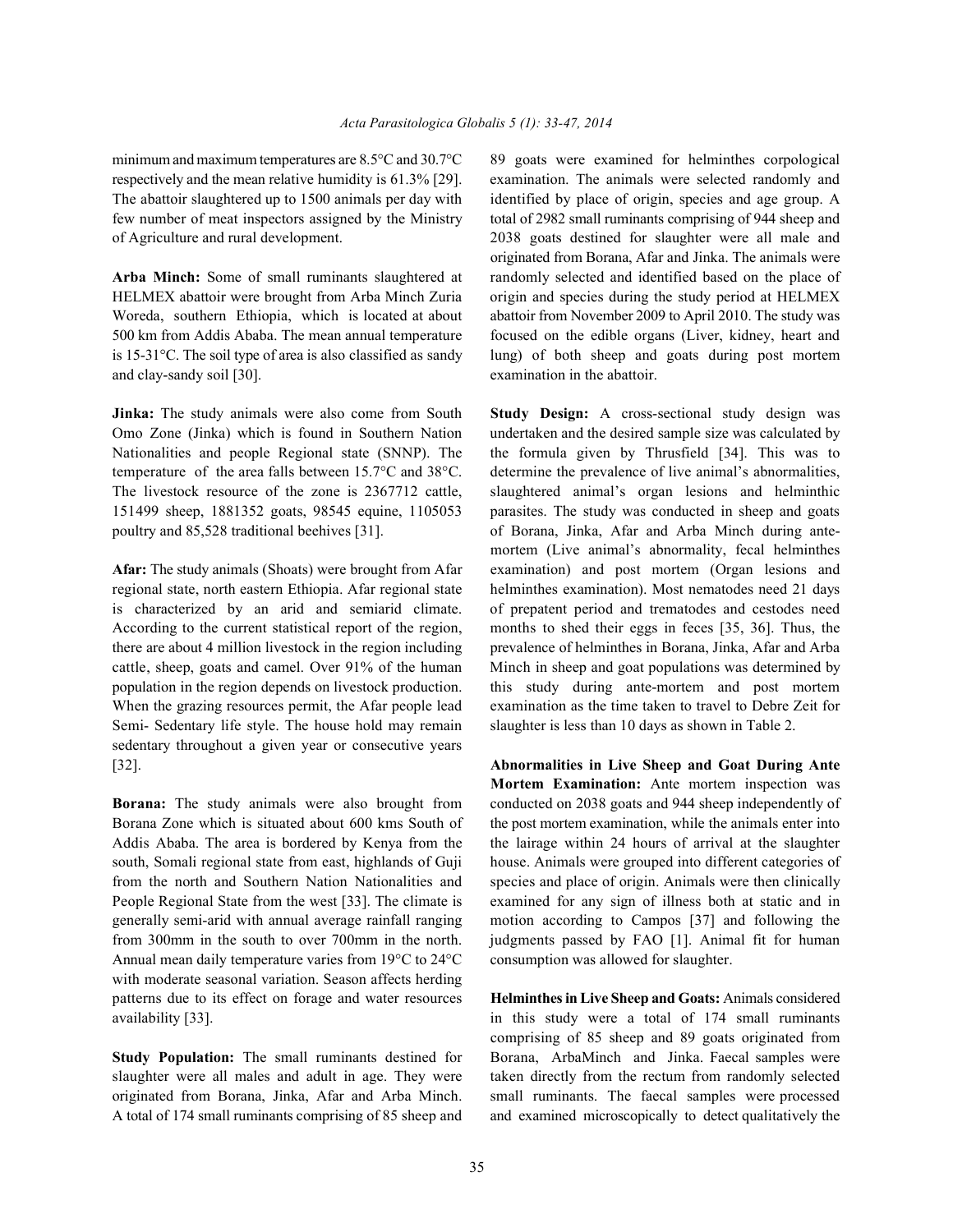Table 1: Number of sheep and goats studied by geographical origin for body abnormalities during ante-mortem and for helminthes and organ

| lesions during post mortem examination at HELMEX |         |       |       |  |  |
|--------------------------------------------------|---------|-------|-------|--|--|
| Origin                                           | Caprine | Ovine | Total |  |  |
| Afar                                             | 501     | 349   | 850   |  |  |
| Borona                                           | 636     | 400   | 1036  |  |  |
| Jinka                                            | 901     | 195   | 1096  |  |  |
| Total                                            | 2038    | 944   | 2982  |  |  |

Table 2: Number of sheep and goats studied by geographical origin for some parasite helminthes during ante-mortem from fecal samples at Debre Zeit HELMEX abattoir

| Origin     |    |    |     | Caprine Ovine Total Time taken to travel to Debre Zeit |
|------------|----|----|-----|--------------------------------------------------------|
| Arba Minch | 29 | 28 | 57  | 7 days                                                 |
| Borona     | 31 | 29 | 60  | 10 days                                                |
| Jinka      | 29 | 28 | 57  | 10 days                                                |
| Total      | 89 | 85 | 174 |                                                        |

helminthes parasites eggs and their parasite load or burden quantitatively measured by McMaster and Stoll's egg counting technique.

### **Coprological Examination**

**Qualitative Fecal Examination:** Fecal samples were taken directly from the rectum of the selected animals randomly. Faecal samples were processed by faecal floatation technique for nematodes and cestodes and sedimentation technique for trematode parasites. Finally the processed samples were examined using microscope as described by Urguhart [36].

**Quantitative Faecal Examination:** From each of randomly selected small ruminants comprising of 174 animals (85 sheep and 89 goats) faecal samples were taken directly from the rectum and the faecal samples were processed and examined. And the level of egg per gram of faeces (EPG) was determined by the standard Mac Master egg counting technique using saturated salt solution as flotation fluid for cestodes and nematodes, while Stoll's egg counting technique was used to determine the level of egg per gram faeces for trematode parasites [36].

**Helminthes in Organs of Slaughtered Sheep and Goats:** A total 2038 goats and 944 sheep were randomly selected from Borana, Jinka and Afar. The animals were slaughtered and examined during post mortem inspection in the HELMEX abattoir from November 2009 to April 2010. The edible organs, namely livers, lungs, kidneys and hearts were inspected in routine meat inspection procedures for the presence of helminthes and the results were recorded.

**Postmortem Lesion/Abnormalities in Organs of Slaughtered Sheep and Goats:** During post mortem inspection the edible organs, namely livers, lungs hearts and kidneys were thoroughly inspected by visualization, palpation and making system incisions where necessary for the presence of cysts, parasites and other pathological abnormalities. Pathological lesion were differentiated and judged according to FAO [1] and WHO [38] guidelines on meat inspection for developing countries. The decisions at post mortem inspections were classified into the following four categories of judgments. These were approved as fit for human consumption, conditionally approved as fit for human consumption, totally condemned as unfit for human consumption and partially condemned as fit for human consumption.

**Data Management and Statistical Analysis:** Data generated from coprological examination, ante mortem and post mortem inspections were recorded in the Microsoft Excel 2003 program. Descriptive statistics such as percentage was used to determine the prevalence of some parasitic helminthes and percentage was also used to determine the level of organs condemnation rate which was defined as proportion of condemned organ to the total number of organs examined. The variation of parasite species and organ lesions prevalence among locations and host species were compared using Pearson's chi-square  $(X^2)$  and differences were regarded statistically significant if  $\alpha$ -value is less than 0.05.

## **RESULTS**

### **Ante Mortem Findings**

**The Prevalence and Mean Burden of Parasitic Helminthes During Ante-Mortem:** The prevalence and mean burden of parasitic helminthes in different geographical locations was assessed during antemortem fecal samples of sheep and goats before slaughtered at HELMEX abattoir, Debre Zeit are presented in Table 3.

**The Prevalence of Abnormal Clinical Signs in Live Animals:** The prevalence of abnormalities in 2982 small ruminants (944 sheep and 2038 goats) was assessed using clinical signs in different geographical locations during antemortem examination as presented in Table 4.

The most commonly encountered abnormalities during antemortem inspection were nasal discharge (17.37%), local swelling (1.07%), lameness (1.07%) and poor body condition (1.04%). Nasal discharge was the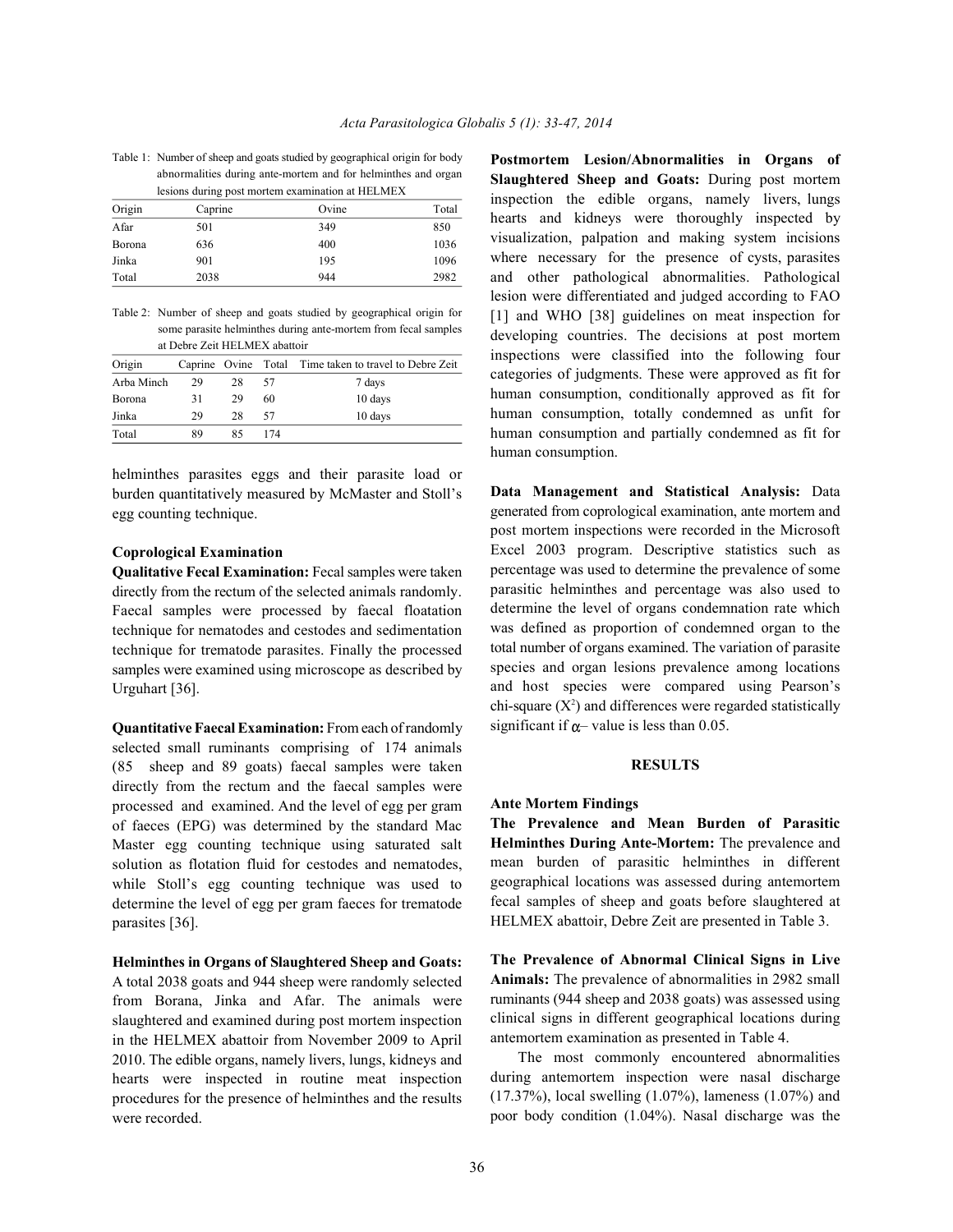| Small ruminants geographical origin | Dictyocaulus | Fasciola      | Moniezia     | Strongyle    | Trichuris     | Paramphistomum |
|-------------------------------------|--------------|---------------|--------------|--------------|---------------|----------------|
| Arba Minch                          |              |               |              |              |               |                |
| Caprine (Total examined)            | 29           | 29            | 29           | 29           | 29            | 29             |
| Caprine (+ ve $\&$ prevalence)      | 0(0)         | 0(0)          | 1(3.33)      | 25(83.33)    | 1(3.33)       | 0(0)           |
| Caprine (Mean burden $+$ SD)        |              |               | 150          | $1092 + 504$ | 100           |                |
| Ovine (Total examined)              | 28           | 28            | 28           | 28           | 28            | 28             |
| Ovine $(+ve &$ prevalence)          | 2(6.25)      | 1(3.13)       | 2(6.25)      | 16(50)       | 1(3.13)       | 2(6.25)        |
| Ovine (Mean burden $+$ SD)          | $175 + 35$   | 400           | $150 \pm 0$  | 1131±422     | 250           | $300 \pm 141$  |
| Borana                              |              |               |              |              |               |                |
| Caprine (Total examined)            | 31           | 31            | 31           | 31           | 31            | 31             |
| Caprine (+ ve $\&$ prevalence)      | 1(2.94)      | 1(2.94)       | 0(0)         | 27(79.41)    | 1(2.94)       | 2(5.88)        |
| Caprine (Mean burden $+$ SD)        | 200          | 200           |              | $1669+636$   | 150           | $250+71$       |
| Ovine (Total examined)              | 29           | 29            | 29           | 29           | 29            | 29             |
| Ovine $(+ve &$ prevalence)          | 0(0)         | 2(6.45)       | 1(3.23)      | 21(67.74)    | 2(6.45)       | 1(3.23)        |
| Ovine (Mean burden + SD)            |              | $(300\pm141)$ | 150          | 1648±639     | $175 \pm 106$ | 300            |
| Jinka                               |              |               |              |              |               |                |
| Caprine (Total examined)            | 29           | 29            | 29           | 29           | 29            | 29             |
| Caprine (+ $ve &$ prevalence)       | 0(0)         | 1(3.13)       | 2(6.25)      | 23(71.86)    | 2(6.25)       | 1(3.13)        |
| Caprine (Mean burden $+$ SD)        |              | 400           | $225 \pm 35$ | 1615±674     | $225 \pm 106$ | 100            |
| Ovine (Total examined)              | 28           | 28            | 28           | 28           | 28            | 28             |
| Ovine $(+ve &$ prevalence)          | 2(6.45)      | 2(6.45)       | 0(0)         | 22(70.97)    | 2(6.25)       | 0(0)           |
| Ovine (Mean burden $+$ SD)          | $125 + 35$   | $250 + 71$    |              | 1075±337     | $250 \pm 0$   |                |

### *Acta Parasitologica Globalis 5 (1): 33-47, 2014*

Table 3: Prevalence and mean load of helminthes in sheep and goats in different locations as assessed during ante mortem examination

Table 4: Prevalence of abnormalities in live sheep and goats that originated from different locations as assessed during ante mortem using clinical signs

| Ante-mortem abnormality types         | Afar $(\% )$ | Borana $(\% )$ | Jinka $(\%)$  | Grand Total (%) | Sign. b/n sites | Sign. $b/n$ species |
|---------------------------------------|--------------|----------------|---------------|-----------------|-----------------|---------------------|
| Lameness (Overall in sheep $\&$ goat) | 15/850(1.76) | 6/1036(0.58)   | 11/1096(1.00) | 32(1.07)        | Sign            | 0.044               |
| Caprine (negative)                    | 489          | 633            | 891           |                 | 0.232           | Non-Sign            |
| Caprine (positive & prevalence)       | 12(2.40)     | 3(0.47)        | 10(1.11)      | 25(1.23)        |                 |                     |
| ovine(negative)                       | 346          | 397            | 194           |                 |                 |                     |
| ovine (positive $&$ prevalence)       | 3(0.86)      | 3(0.75)        | 1(0.51)       | 7(0.74)         |                 |                     |
| Poor body condition (Overall)         | 8(0.94)      | 6(0.58)        | 17(1.55)      | 31(1.04)        | Non-Sign        | 0.082               |
| Caprine (negative)                    | 497          | 632            | 890           |                 | 0.396           | Non-Sign            |
| Caprine (positive $&$ prevalence)     | 4(0.80)      | 4(0.63)        | 11(1.22)      | 19(0.93)        |                 |                     |
| ovine(negative)                       | 345          | 398            | 189           |                 |                 |                     |
| ovine (positive $\&$ prevalence)      | 4(1.15)      | 2(0.5)         | 6(3.08)       | 12(1.27)        |                 |                     |
| Local swelling (Overall)              | 10(1.18)     | 15(1.45)       | 7(0.64)       | 32(1.07)        | Non-Sign        | 0.182               |
| Caprine (negative)                    | 494          | 626            | 896           |                 | 0.960           | Non-Sign            |
| Caprine (positive $&$ prevalence)     | 7(1.40)      | 10(1.57)       | 5(0.55)       | 22(1.08)        |                 |                     |
| ovine(negative)                       | 346          | 395            | 193           |                 |                 |                     |
| ovine (positive $\&$ prevalence)      | 3(0.86)      | 5(1.25)        | 2(1.03)       | 10(1.06)        |                 |                     |
| Nasal discharge (Overall)             | 191(22.47)   | 177(17.08)     | 150(13.69)    | 518(17.37)      | Sign            | 0.000               |
| Caprine (negative)                    | 361          | 509            | 776           |                 | 0.000           | Sign                |
| Caprine (positive $&$ prevalence)     | 140(27.94)   | 127(19.97)     | 125(13.87)    | 392(19.23)      |                 |                     |
| ovine(negative)                       | 298          | 350            | 170           |                 |                 |                     |
| ovine (positive $\&$ prevalence)      | 51(14.60)    | 50(12.50)      | 25(12.82)     | 126(13.35)      |                 |                     |

inspection and statistical analysis has shown that there **Examination:** The most commonly encountered was significant difference between the species and sites helminthes during postmortem inspection for the major

slaughtered in the HELMEX abattoirs, 1653, 1600, 268 and was the major cause of organ condemnation as result 188 of livers, lungs, kidneys and hearts were condemned of helminthes and there was a significant difference from gross abnormalities as unfit for international and between the species and sites  $(P<0.05)$  as shown in domestic consumption. Table 5.

major cause of abnormalities during antemortem **The Prevalence of Helminthes During Post Mortem** (P<0.05). causes of organs condemnation were *Stelesia hepatica* **Post Mortem Examination:** Out of 2982 small ruminants (1.61%) and hydatidosis (0.50%). *Stelesia hepatica* (18.18%), *Cysticercus tenuicollis* (6.33%), Fasciolosis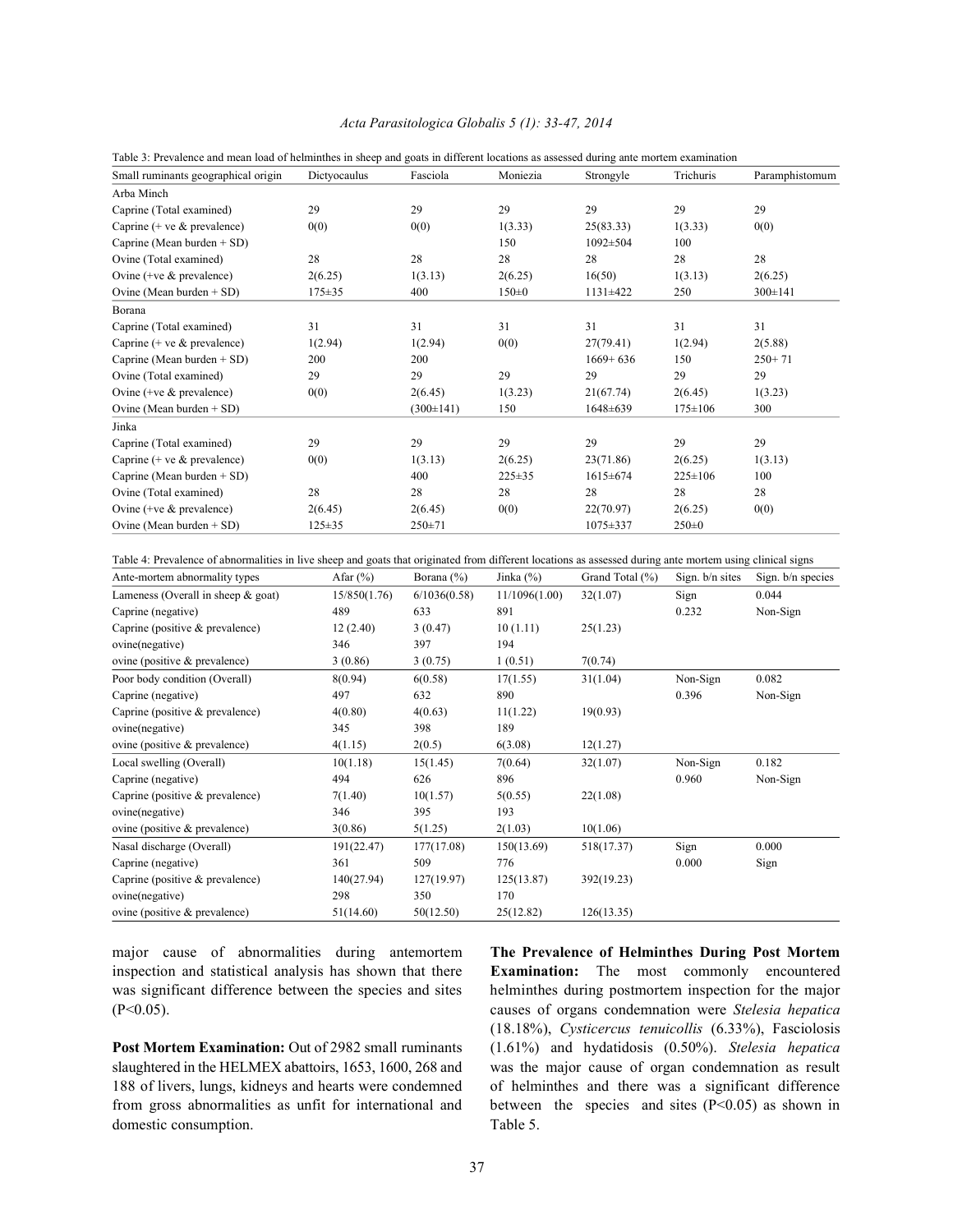| Helminthes in sheep $\&$ goats           | Afar $(\% )$ | Borana (%)    | Jinka $(\%)$  | Grand Total (%) | Sign. b/n sites | Sign. b/n species |
|------------------------------------------|--------------|---------------|---------------|-----------------|-----------------|-------------------|
| Fasciolosis (Overall in sheep $\&$ goat) | 17/850(2)    | 16/1036(1.54) | 15/1096(1.37) | 48/2982(1.61)   | Non-Sign        | 0.536             |
| Caprine (negative)                       | 501          | 636           | 896           |                 | 0.000           | sign              |
| Caprine (positive & prevalence)          | 0(0)         | 0(0)          | 5(0.55)       | 5(0.25)         |                 |                   |
| ovine(negative)                          | 332          | 384           | 185           |                 |                 |                   |
| ovine (positive & prevalence)            | 17(4.87)     | 16(4.0)       | 10(5.13)      | 43(4.56)        |                 |                   |
| Cysticercus tenuicollis (Overall)        | 48(5.65)     | 98(9.46)      | 43(3.92)      | 189(6.33)       | Sign            | 0.000             |
| Caprine (negative)                       | 478          | 566           | 871           |                 | 0.319           | Non-Sign          |
| Caprine (positive & prevalence)          | 23(4.59)     | 70(11.00)     | 30(3.33)      | 123(6.04)       |                 |                   |
| ovine(negative)                          | 324          | 372           | 182           |                 |                 |                   |
| ovine (positive & prevalence)            | 25(7.16)     | 28(7.00)      | 13(6.67)      | 66(6.99)        |                 |                   |
| Cysticercus ovis (Overall)               | 0(0)         | 0(0)          | 0(0)          | 0(0)            | Non-value       |                   |
| Caprine (negative)                       | 501          | 636           | 901           |                 |                 | Non-value         |
| Caprine (positive & prevalence)          | 0(0)         | 0(0)          | 0(0)          | 0(0)            |                 |                   |
| ovine(negative)                          | 349          | 400           | 195           |                 |                 |                   |
| ovine (positive & prevalence)            | 0(0)         | 0(0)          | 0(0)          | 0(0)            |                 |                   |
| Hydatidosis in lung (Overall)            | 6(0.71)      | 4(0.39)       | 5(0.46)       | 15(0.50)        | Non-Sign        | 0.598             |
| Caprine (negative)                       | 497          | 634           | 897           |                 | 0.889           | Non-Sign          |
| Caprine (positive & prevalence)          | 4(0.80)      | 2(0.31)       | 4(0.44)       | 10(0.49)        |                 |                   |
| ovine(negative)                          | 347          | 398           | 194           |                 |                 |                   |
| ovine (positive & prevalence)            | 2(0.57)      | 2(0.5)        | 1(0.51)       | 5(0.53)         |                 |                   |
| Stelesia hepatica (Overall)              | 106(12.47)   | 217(20.95)    | 219(19.98)    | 542(18.18)      | sign            | 0.000             |
| Caprine (negative)                       | 424          | 481           | 701           |                 | 0.000           | sign              |
| Caprine (positive & prevalence)          | 77(15.37)    | 155(24.37)    | 200(22.20)    | 432(21.20)      |                 |                   |
| ovine(negative)                          | 320          | 338           | 176           |                 |                 |                   |
| ovine (positive & prevalence)            | 29(8.31)     | 62(15.5)      | 19(9.74)      | 110(11.65)      |                 |                   |

# *Acta Parasitologica Globalis 5 (1): 33-47, 2014*

| Table 6: Prevalence of different gross lesions in different geographical locations as assessed in slaughtered sheep and goats during postmortem examination |  |
|-------------------------------------------------------------------------------------------------------------------------------------------------------------|--|
| in lungs                                                                                                                                                    |  |

| Gross lesions in lungs           | Afar $(\% )$ | Borana $(\% )$ | Jinka $(%)$ | Grand Total (%) | Sign. b/n sites | Sign. b/n species |
|----------------------------------|--------------|----------------|-------------|-----------------|-----------------|-------------------|
| Lung emphysema                   | 36(4.24)     | 23(2.22)       | 50(4.56)    | 109(3.66)       | sign            | 0.009             |
| caprine(negative)                | 486          | 623            | 863         |                 | 0.075           | Non-Sign          |
| caprine(positive and prevalence) | 15(2.99)     | 13(2.04)       | 38(4.22)    | 66(3.24)        |                 |                   |
| Ovine (negative)                 | 328          | 390            | 183         |                 |                 |                   |
| Ovine(positive and prevalence)   | 21(6.02)     | 10(2.50)       | 12(6.15)    | 43(4.56)        |                 |                   |
| Pneumonia of lung                | 419(49.29)   | 641(61.87)     | 336(30.66)  | 1396(46.81)     | sign            | 0.000             |
| caprine(negative)                | 247          | 217            | 635         |                 | 0.234           | Non-Sign          |
| caprine(positive and prevalence) | 254(50.70)   | 419(65.88)     | 266(29.52)  | 939(46.07)      |                 |                   |
| Ovine (negative)                 | 184          | 178            | 125         |                 |                 |                   |
| Ovine(positive and prevalence)   | 165(47.28)   | 222(55.5)      | 70(35.90)   | 457(48.41)      |                 |                   |
| Lung calcification               | 6(0.71)      | 19(1.83)       | 7(0.64)     | 32(1.07)        | sign            | 0.013             |
| caprine(negative)                | 499          | 626            | 896         |                 | 0.063           | Non-Sign          |
| caprine(positive and prevalence) | 2(0.40)      | 10(1.57)       | 5(0.55)     | 17(0.83)        |                 |                   |
| Ovine (negative)                 | 345          | 391            | 193         |                 |                 |                   |
| Ovine(positive and prevalence)   | 4(1.15)      | 9(2.25)        | 2(1.03)     | 15(1.59)        |                 |                   |
| Lung abscessation                | 4(0.47)      | 6(0.58)        | 10(0.91)    | 20(0.67)        | Non-Sign        | 0.449             |
| caprine(negative)                | 499          | 632            | 892         |                 | 0.521           | Non-Sign          |
| caprine(positive and prevalence) | 2(0.40)      | 4(0.63)        | 9(1.0)      | 15(0.74)        |                 |                   |
| Ovine (negative)                 | 347          | 398            | 194         |                 |                 |                   |
| Ovine(positive and prevalence)   | 2(0.57)      | 2(0.5)         | 1(0.51)     | 5(0.53)         |                 |                   |
| Other lesions of lung            | 8(0.94)      | 7(0.68)        | 13(1.19)    | 28(0.94)        | Non-Sign        | 0.474             |
| caprine(negative)                | 498          | 633            | 891         |                 | 0.200           | Non-Sign          |
| caprine(positive and prevalence) | 3(0.60)      | 3(0.47)        | 10(1.11)    | 16(0.79)        |                 |                   |
| Ovine (negative)                 | 344          | 396            | 192         |                 |                 |                   |
| Ovine(positive and prevalence)   | 5(1.43)      | 4(1.0)         | 3(1.54)     | 12(1.27)        |                 |                   |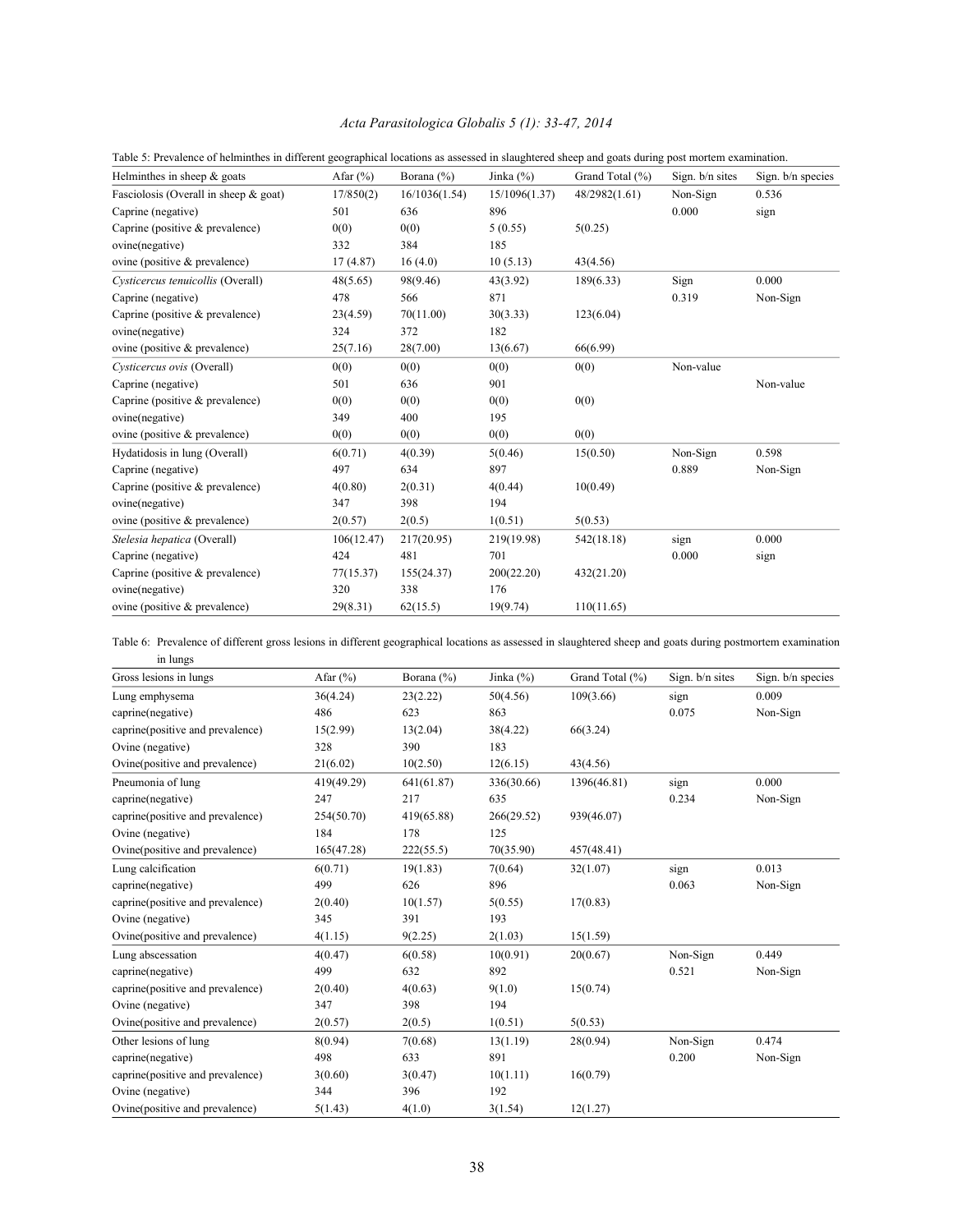## *Acta Parasitologica Globalis 5 (1): 33-47, 2014*

| Liver lesion types in small ruminants | Afar      | Borana     | Jinka      | <b>Grand Total</b> | Sign. b/n sites | Sign. b/n species |
|---------------------------------------|-----------|------------|------------|--------------------|-----------------|-------------------|
| Liver abscessation                    | 3(0.35)   | 3(0.29)    | 8(0.73)    | 14(0.47)           | Non-Sign        | 0.279             |
| Caprine (negative)                    | 500       | 635        | 895        |                    | 0.366           | Non-Sign          |
| Caprine(positive and prevalence)      | 1(0.20)   | 1(0.16)    | 6(0.67)    | 8(0.39)            |                 |                   |
| Ovine (negative)                      | 347       | 398        | 193        |                    |                 |                   |
| Ovine(positive and prevalence)        | 2(0.57)   | 2(0.50)    | 2(1.03)    | 6(0.64)            |                 |                   |
| Liver calcification                   | 93(10.94) | 144(13.90) | 149(13.59) | 386(12.94)         | Non-Sign        | 0.118             |
| Caprine (negative)                    | 464       | 574        | 801        |                    | 0.000           | sign              |
| Caprine(positive and prevalence)      | 37(7.39)  | 62(9.75)   | 100(11.10) | 199(9.76)          |                 |                   |
| Ovine (negative)                      | 293       | 318        | 146        |                    |                 |                   |
| Ovine(positive and prevalence)        | 56(16.05) | 82(20.50)  | 49(25.13)  | 187(19.81)         |                 |                   |
| Liver cirrhosis                       | 24(2.82)  | 18(1.74)   | 23(2.10)   | 65(2.18)           | Non-Sign        | 0.268             |
| caprine(negative)                     | 498       | 633        | 889        |                    | 0.000           | sign              |
| caprine(positive and prevalence)      | 3(0.60)   | 3(0.47)    | 12(1.33)   | 18(0.88)           |                 |                   |
| Ovine (negative)                      | 328       | 385        | 184        |                    |                 |                   |
| Ovine(positive and prevalence)`       | 21(6.02)  | 15(3.75)   | 11(5.64)   | 47(4.98)           |                 |                   |
| Hepatitis of liver                    | 99(11.65) | 122(11.78) | 103(9.40)  | 324(10.87)         | Non-Sign        | 0.146             |
| caprine(negative)                     | 448       | 546        | 817        |                    | 0.481           | Non-Sign          |
| caprine(positive and prevalence)      | 53(10.58) | 90(14.15)  | 84(9.32)   | 227(11.15)         |                 |                   |
| Ovine (negative)                      | 303       | 368        | 176        |                    |                 |                   |
| Ovine(positive and prevalence)        | 46(13.18) | 32(8.00)   | 19(9.74)   | 97(10.28)          |                 |                   |
| Liver mechanical damage               | 23(2.70)  | 11(1.06)   | 12(1.09)   | 46(1.54)           | sign            | 0.005             |
| caprine(negative)                     | 498       | 631        | 894        |                    | 0.000           | sign              |
| caprine(positive and prevalence)      | 3(0.60)   | 5(0.79)    | 7(0.78)    | 15(0.74)           |                 |                   |
| Ovine (negative)                      | 329       | 394        | 190        |                    |                 |                   |
| Ovine(positive and prevalence)        | 20(5.73)  | 6(1.50)    | 5(2.56)    | 31(3.28)           |                 |                   |
| Other lesions of liver***             | 10(1.18)  | 20(1.93)   | 9(0.82)    | 39(1.31)           | Non-Sign        | 0.073             |
| caprine(negative)                     | 498       | 629        | 895        |                    | 0.000           | sign              |
| caprine(positive and prevalence)      | 3(0.60)   | 7(1.10)    | 6(0.67)    | 16(0.79)           |                 |                   |
| Ovine (negative)                      | 342       | 387        | 192        |                    |                 |                   |
| Ovine (positive and prevalence)       | 7(2.01)   | 13(3.25)   | 3(1.54)    | 23(2.44)           |                 |                   |

Table 7: Prevalence of gross pathological abnormalities or lesions in different geographical location as assessed in slaughtered sheep and goats during post examination of livers

Table 8: Prevalence of gross pathological abnormalities or lesions in different geographical location as assessed in slaughtered sheep and goats during post examination of heart

| Heart lesion types in small ruminants | Afar     | Borana   | Jinka    | <b>Grand Total</b> | Sign. $b/n$ sites | Sign. $b/n$ species |
|---------------------------------------|----------|----------|----------|--------------------|-------------------|---------------------|
| Heart abscessation                    | 1(0.18)  | 1(0.10)  | 2(0.18)  | 4(0.13)            | Non-Sign          | 0.853               |
| caprine(negative)                     | 501      | 636      | 900      |                    | 0.062             | Non-Sign            |
| caprine(positive and prevalence)      | 0(0)     | 0(0)     | 1(0.11)  | 1(0.05)            |                   |                     |
| Ovine (negative)                      | 348      | 399      | 194      |                    |                   |                     |
| Ovine(positive and prevalence)        | 1(0.29)  | 1(0.25)  | 1(0.51)  | 3(0.32)            |                   |                     |
| Heart calcification                   | 5(0.59)  | 8(0.77)  | 8(0.73)  | 21(0.70)           | Non-Sign          | 0.886               |
| caprine(negative)                     | 499      | 632      | 894      |                    | 0.524             | Non-Sign            |
| caprine(positive and prevalence)      | 2(0.40)  | 4(0.63)  | 7(0.78)  | 13(0.64)           |                   |                     |
| Ovine (negative)                      | 346      | 396      | 194      |                    |                   |                     |
| Ovine(positive and prevalence)        | 3(0.86)  | 4(1.0)   | 1(0.51)  | 8(0.85)            |                   |                     |
| Pericarditis of heart                 | 42(4.94) | 38(3.67) | 47(4.29) | 127(4.26)          | Non-Sign          | 0.396               |
| caprine(negative)                     | 467      | 615      | 859      |                    | 0.047             | sign                |
| caprine(positive and prevalence)      | 34(6.79) | 21(3.30) | 42(4.66) | 97(4.76)           |                   |                     |
| Ovine (negative)                      | 341      | 383      | 190      |                    |                   |                     |
| Ovine(positive and prevalence)        | 8(2.29)  | 17(4.25) | 5(2.56)  | 30(3.18)           |                   |                     |
| Other lesions of heart                | 13(1.53) | 11(1.06) | 12(1.09) | 36(1.21)           | 0.596             | Non-Sign            |
| caprine(negative)                     | 497      | 631      | 892      |                    | 0.017             | sign                |
| caprine(positive and prevalence)      | 4(0.80)  | 5(0.79)  | 9(1.0)   | 18(0.88)           |                   |                     |
| Ovine (negative)                      | 340      | 394      | 192      |                    |                   |                     |
| Ovine(positive and prevalence)        | 9(2.58)  | 6(1.5)   | 3(1.54)  | 18(1.91)           |                   |                     |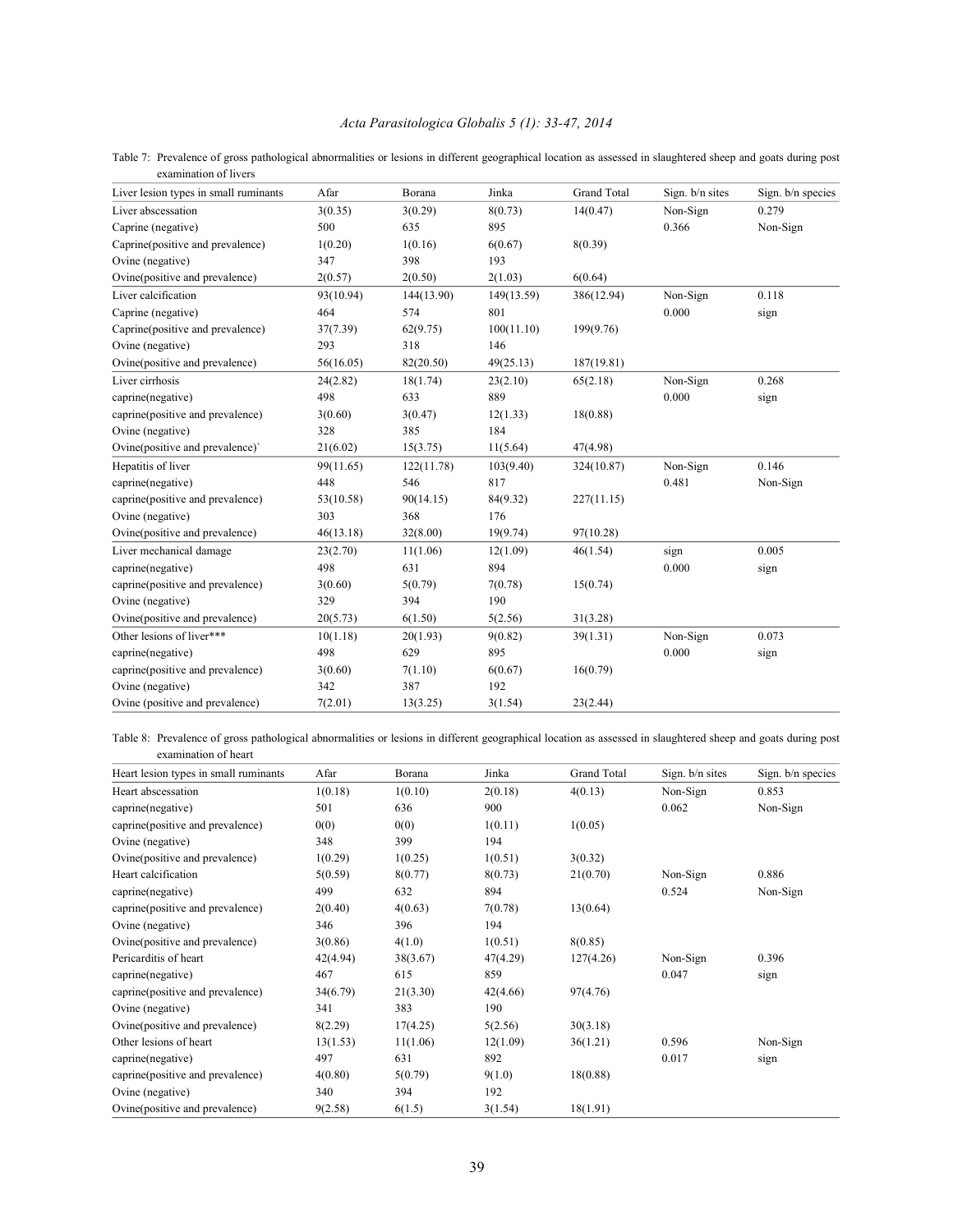| examination of kidney            |          |          |          |           |          |          |
|----------------------------------|----------|----------|----------|-----------|----------|----------|
| Kidney calcification             | 6(0.71)  | 4(0.39)  | 5(0.46)  | 15(0.50)  | Non-Sign | 0.598    |
| Caprine(negative)                | 498      | 633      | 896      |           | 0.677    | Non-Sign |
| Caprine(positive and prevalence) | 3(0.60)  | 3(0.47)  | 5(0.55)  | 11(0.54)  |          |          |
| Ovine (negative)                 | 346      | 399      | 195      |           |          |          |
| Ovine(positive and prevalence)   | 3(0.86)  | 1(0.25)  | 0(0)     | 4(0.42)   |          |          |
| Nephritis                        | 57(6.71) | 50(4.83) | 52(4.74) | 159(5.33) | Non-Sign | 0.108    |
| caprine(negative)                | 469      | 606      | 863      |           | 0.129    | Non-Sign |
| caprine(positive and prevalence) | 32(6.39) | 30(4.72) | 38(4.22) | 100(4.91) |          |          |
| Ovine (negative)                 | 324      | 380      | 181      |           |          |          |
| Ovine(positive and prevalence)   | 25(7.16) | 20(5.0)  | 14(7.18) | 59(6.25)  |          |          |
| Nephrosis                        | 8(0.94)  | 10(0.97) | 7(0.64)  | 25(0.84)  | Non-Sign | 0.659    |
| caprine(negative)                | 497      | 628      | 895      |           | 0.693    | Non-Sign |
| caprine(positive and prevalence) | 4(0.80)  | 8(1.26)  | 6(0.67)  | 18(0.84)  |          |          |
| Ovine (negative)                 | 345      | 398      | 194      |           |          |          |
| Ovine(positive and prevalence)   | 4(1.15)  | 2(0.5)   | 1(0.51)  | 7(0.74)   |          |          |
| Kidney abscessation              | 3(0.35)  | 3(0.29)  | 5(0.46)  | 11(0.37)  | Non-Sign | 0.814    |
| caprine(negative)                | 500      | 634      | 897      |           | 0.737    | Non-Sign |
| caprine(positive and prevalence) | 1(0.2)   | 2(0.31)  | 4(0.44)  | 7(0.34)   |          |          |
| Ovine (negative)                 | 347      | 399      | 194      |           |          |          |
| Ovine(positive and prevalence)   | 2(0.57)  | 1(0.25)  | 1(0.51)  | 4(0.42)   |          |          |
| Others lesions of kidney         | 15(1.76) | 25(2.41) | 18(1.64) | 58(1.95)  | Non-Sign | 0.394    |
| caprine(negative)                | 496      | 616      | 886      |           | 0.918    | Non-Sign |
| caprine(positive and prevalence) | 5(1.00)  | 20(3.14) | 15(1.66) | 40(1.96)  |          |          |
| Ovine (negative)                 | 339      | 395      | 192      |           |          |          |
| Ovine(positive and prevalence)   | 10(2.87) | 5(1.25)  | 3(1.54)  | 18(1.91)  |          |          |

*Acta Parasitologica Globalis 5 (1): 33-47, 2014*

Table 9: Prevalence of gross pathological abnormalities or lesions in different geographical location as assessed in slaughtered sheep and goats during post examination of kidney

# **The Prevalence of Gross Pathological Abnormalities or** significant difference between the sites (P<0.05), but no **Lesions During Post Mortem** significant difference was observed between species

**The Prevalence of Gross Pathological Abnormalities or** (P>0.05). **Lesions in the Lungs:** The most commonly encountered gross pathological abnormalities during postmortem **The Prevalence of Gross Pathological Abnormalities or** inspection of lungs were pneumonia (46.81%), **Lesions in the Heart:** The most commonly encountered emphysema (3.66%), calcification (1.07), other lesions gross pathological abnormalities or lesions during  $(0.94\%)$  and abscessation  $(0.67\%)$ . Pneumonia was the postmortem inspection of hearts were pericarditis  $(4.26\%)$ , major gross pathological lesion encountered and other lesions (1.21%) calcification (0.70%) and statistical analysis has indicated that there was a abscessation (0.13%). Pericarditis was the major significant difference between the species ( $p<0.05$ ), while pathological gross lesion was detected during post no significant difference was observed between the sites mortem inspection of the hearts and statistical analysis (P>0.05). has shown that there was a significant difference between

**The Prevalence of Gross Pathological Abnormalities or** was observed between the species. **Lesions in the Livers:** The most commonly encountered gross pathological abnormalities or lesions during **The Prevalence of Gross Pathological Abnormalities or** postmortem inspection in liver were calcification (12.94%), **Lesions in the Kidney:** The most commonly encountered hepatitis (10.87%), cirrhosis (2.18%), mechanical damage gross pathological lesions or abnormalities during (1.54%), other lesions (1.31%) and abscessation (0.47). postmortem inspection of the kidneys were nephritis Calcification was the major pathological gross lesion (5.33%), other lesion (1.95%), nephrosis (0.84%), was detected during postmortem inspection of the liver calcification  $(0.50\%)$  and abscessation  $(0.37\%)$ . Nephritis and statistical analysis has shown that there was a was the major pathological gross lesion was detected

the sites ( $P<0.05$ ), but no significant difference ( $P>0.05$ )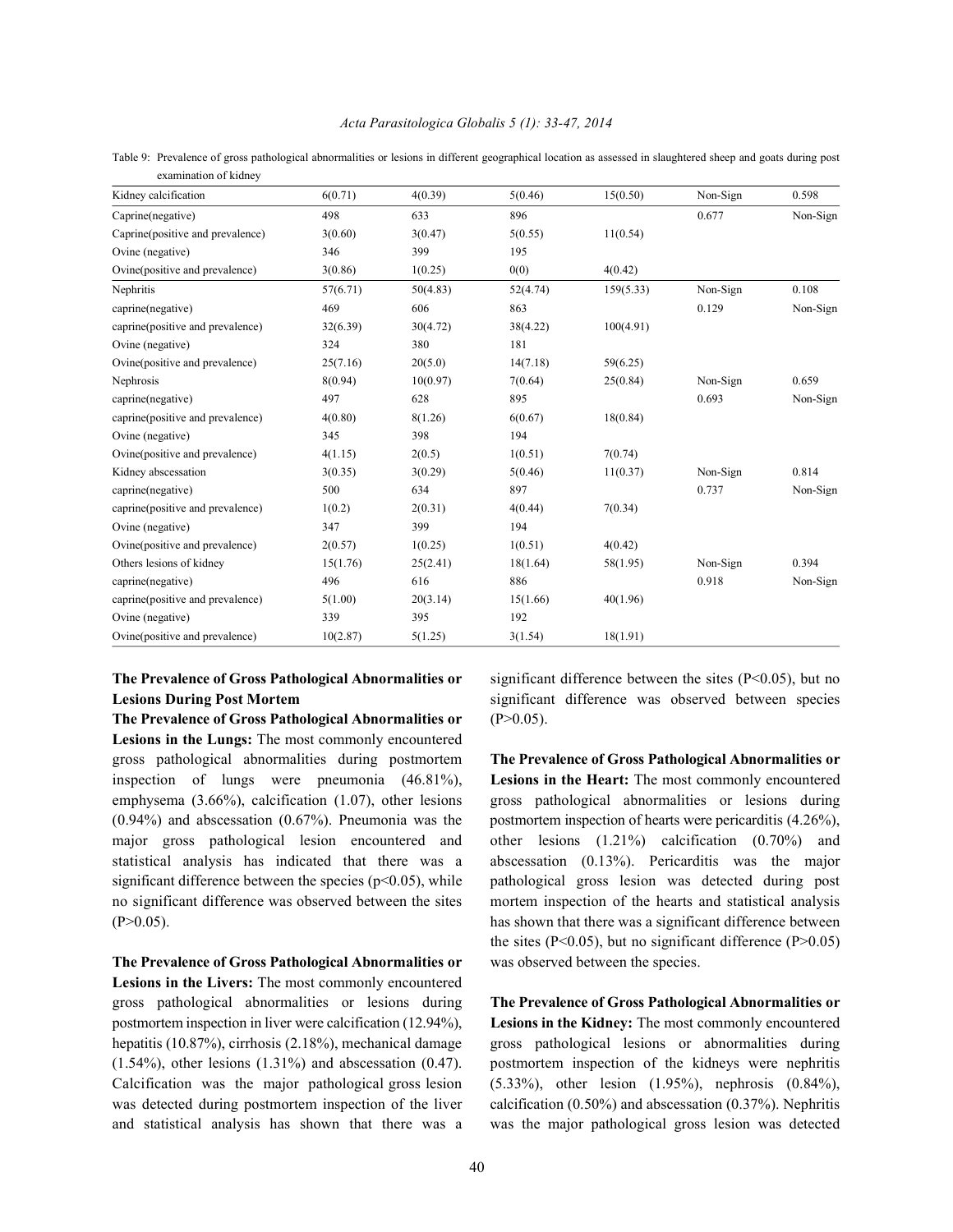analysis has indicated that there was no a significant *gingantica*, *Lyminea natalensis* is most adapted to differences (P>0.05) both between the species and sites. marshy areas, irrigated land and around water bodies [47],

gastrointestinal parasite helminthes in different be due to the fact that *Strongyles* have a direct life cycle geographical locations (Arba Minch, Borana and Jinka) and thus the chance of successful infection in much were assessed during ante mortem fecal samples of sheep higher than trematodes which need intermediate hosts to and goats at HELMEX abattoir, Debre Zeit. The following complete their life cycle [24]. prevalence of parasite helminthes was obtained in Arba The present study was not only conducted Minch *Strongyle* (71.93%), *Moniezia* (5.26%), *Trichuris* qualitative helminthes study but also the quantitative (3.51%), *Dictyocaulus* (3.51%), *Paramphistomum* (3.51%) fecal egg count was made to indicate the parasite burden and *Fasciola* (1.75%). And the following prevalence of of the animal. It is known that fecal egg count are fairly parasite helminthes was also found in Borana: *Strongyle* reliable in situations where parasite burdens are high and (46.67%), *Trichuris* (5%), *Fasciola* (5%), worms are mature enough to release eggs in feces [48]. *Paramphistomum* (5%), *Dictyocaulus* (1.67%) and The study has also indicated that high mean burden *Moniezia* (1.67%). In Jinka, the following prevalence of parasite of *Strongyle* nematodes compared to the other some helminthes parasite was obtained: *Strongyle* helminthes parasite in the three different geographical (78.95%), *Trichuris* (7.02%), *Fasciola* (5.26%), locations, namely Arba Minch, Borana and Jinka [49]. *Dictyocaulus* (3.51%) and *Paramphistomum* (1.75%). Meat inspection is conducted in the abattoir for the Among the helminthes, *Strongyle* nematodes were purpose of screening and removing animal products with dominating parasites in both sheep and goats this finding abnormal pathological lesions that unattractive and in agreement with other survey reported from Tesfaye unsafe for human consumption. Meat inspection assists [14], Aseffa [24], Jembere [25], Melkamu [39], Bekele [40], to detect and eradicate certain disease of livestock and Thesfalem [41], Gebreyesus [42], Bayou [43] and Genene prevent the distribution of infected meat that could give [44]. disease in animals and humans and to ensure

*Strongyle* eggs in the three different geographical market [17, 25, 50, 51]. locations, namely Arba Minch, Borana and Jinka were In developing countries abattoirs play a major role in much higher as compared to other parasite helminthes providing and serving as a source of information and a prevalence. The distribution of endoparasites depends on reference center for disease prevalence studies. The the ecology (Rainfall, temperature and soil type) [45]. governments or other programs aimed at controlling or The wide spread existence of parasites as well as their eradicating diseases across Africa can use abattoirs overall prevalence in the study areas indicated their role survey result in the planning and controlling of livestock in reducing productivity and health of small ruminants of diseases [52]. the study areas [46]. In the present study postmortem examination was

of *Strongyle* nematodes in the three different have passed the antemortem inspection. The most geographical locations, namely Arba Minch, Borana and common clinical signs encountered during antemortem Jinka were high compared to that of *Fasciola* species. inspection were nasal discharge (17.37%), local swelling Similar results were reported by Melkamu [39] and Bekele (1.07%), lameness (1.07%) and poor body condition [40] where the prevalence of *Strongyle* species was higher (1.04%). Nasal discharge was probably due to immune than that of *Fasciola* species. This is may be due to the suppression, stress and consequent respiratory diseases unfavorable environment and ecology of the rift valley during transportation and overcrowding in the lairage. area for snail development and survival of infective Diseased or animals that show signs of abnormality metacercaria. The intermediate host for *Fasciola* during ante mortem inspection were not be allowed to

during postmortem inspection of the kidneys. Statistical *hepatica*, *Lyminea truncatula* and for *Fasciola* **DISCUSSION** agreement with [24] who indicated that in Ethiopia, During present study period, the prevalence of some above 1800 to 2000 meters above sea level. It might also which is not the case for Borana and Jinka areas. This is Fasciolosis is widespread disease in areas with an altitude

During study period, the overall prevalence of competitiveness of the product in the local and global

During present study period, the overall prevalence conducted in the abattoir after all the animals in the lairage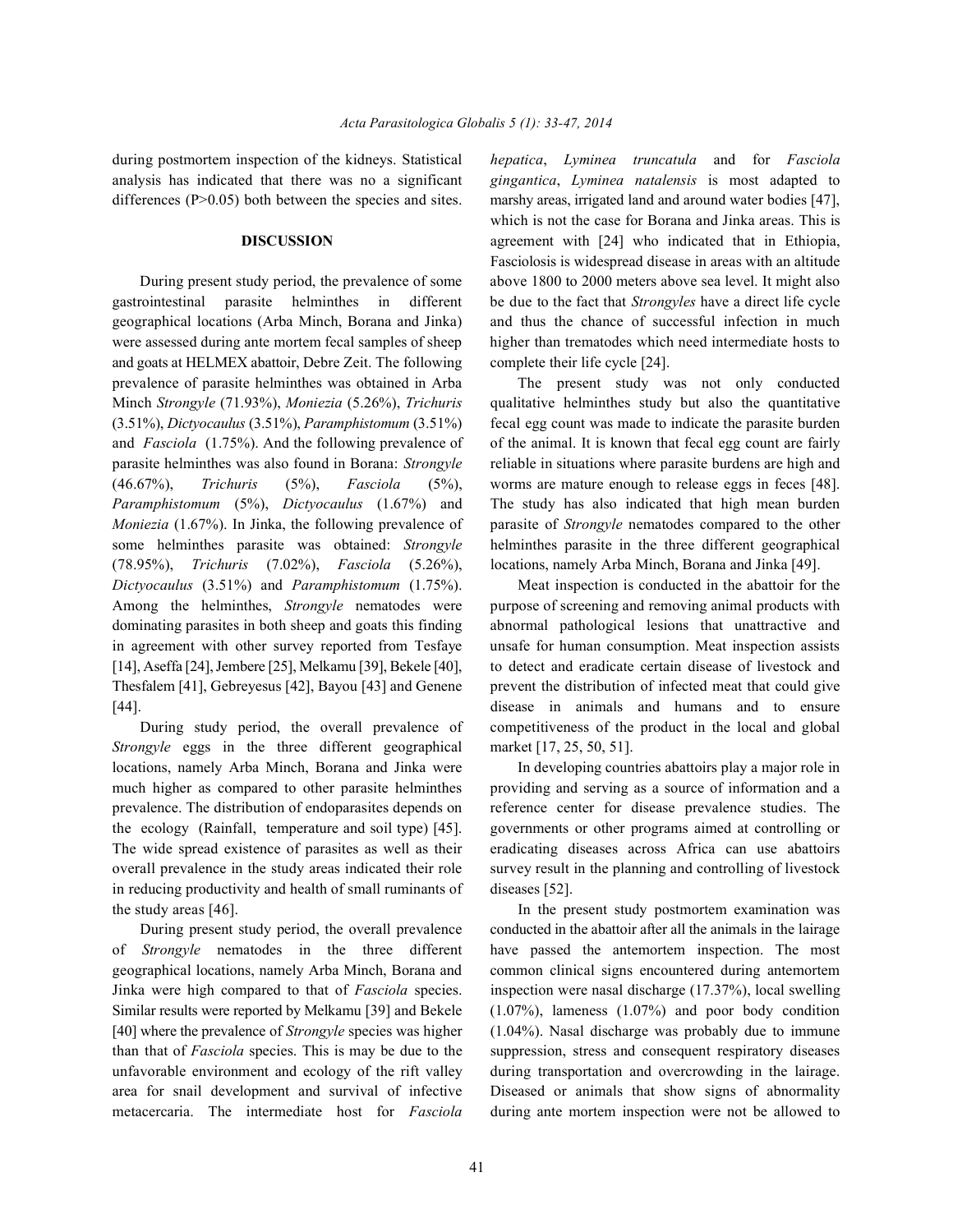Localized swelling and lameness found during ante the animals and relative indiscriminate management mortem inspection required detailed post mortem practices among different age groups of animals, examination of the carcass to confirm the cause and carelessness of workers in evisceration process that localities of these conditions. Post mortem inspection of caused significant number of livers rejected between the the carcass of these animals revealed that the swelling two species and place of origin due to mechanical damage were localized to one area and the lameness was due to [57]. trauma to the legs, while being driven to the abattoir. Of all small ruminants slaughtered in the abattoir Hence, in both cases the affected parts were trimmed off during the study period only 0.25% and 4.56% of livers of and the rest part of the carcass was passed as fit for caprine and ovine species, respectively, were rejected for human consumption [28]. Nasal discharge was the major human consumption as a result of Fasciolosis. The of the abnormalities encountered during ante mortem statistical analysis has indicated that there was a inspection. Nasal discharge was significantly varied significant difference in the rejection rate of liver due to between the species and place of the origin and this may Fasciolosis between the sites. This low prevalence of be due to the epidemiological sources of the animals and Fasciolosis in this study can be explained due to their the behavior of the two species [53]. origin from the lowland areas of the regions of the country

ruminants slaughtered at the HELMEX abattoir 1653, 1600, survival of the snail intermediate host and trematodes 268 and 188 of livers, lungs, kidneys and hearts were (*Fasciola* species) in the environment [58, 59]. respectively rejected from market due to gross Research conducted by several investigators on abnormalities. However, organs like lung and heart are not ovine fasciolosis prevalence in different parts of the needed at international market but examined for the meat country revealed 6.9% in Debre Zeit HELMEX (Jibat, inspection purpose of breaking transmission cycle of 2006), 40.6% in Gonder [27], 53.3% in Eastern Gojam [60], animal disease. 13.4% in Nekemt [61] and 30% in Ziway [62] and 2.55% in

ovine species, respectively, rejected from the total number prevalence in different abattoirs was 3.6% in HELMEX of small ruminants examined in the abattoir. The most abattoir [28] and 1.76% in ELFORA abattoir [53]. In important and major disease conditions or abnormalities Ethiopia, fasciolosis has been reported to be one of the were encountered to render the liver to be condemned major disease problems of livestock industry and exist in during the study period are as results of infection and almost all regions. However, the prevalence rates, non-infectious causes. The common and frequently epidemiology and *Fasciola* species involved vary pathological conditions and parasitic causes were significantly with locality. This is attributed mainly due *Stelesia hepatica* (18.18%), liver calcification (12.94%), to the variation in the climate and ecological conditions hepatitis (10.87%), *Cysticercus tenuicollis* (6.33%), liver [3, 63, 64]. cirrhosis (2.18%), Fasciolosis (1.61%), liver mechanical During the study period 1063 and 537 lungs of damage  $(1.54\%)$ , other lesions of liver  $(1.31\%)$  and liver caprine and ovine species respectively rejected from the absecessation (0.47%). Similarly causal findings were total number of small ruminants examined in the abattoir. found at Gonder abattoir [27] and goats slaughtered in The most important and major disease conditions or Nigeria [54]. In addition [54] isolated bacteria with public abnormalities were encountered and rendered the lungs to health significant from these condemned organs that be condemned for not being used as pet food as a result might contaminate the carcass. As a result of this, losses of the major pathological lesions detected. The lesions from liver condemnation were assumed to occur since found were pneumonia (46.81%), emphysema (3.66%) and hepatic pathology is associated to infection that might calcification  $(1.07\%)$ , other lesions  $(0.94\%)$ , abscessation have public importance [55, 56]. Statistical analysis has (0.67%) and hydatid cyst (0.50%). Pneumonia accounts indicated that there was significant difference in the 46.81% of the total number of small ruminants slaughtered rejection rates of organs like liver between the two species in the abattoir during study period. This condition is and place of origin. The likely explanation for this indicative of violation of animals' welfares starting from difference may be the fact that difference in feeding farm to slaughter. (This may be due to poor management

enter the abattoir for slaughter as recommended [19]. behavior of the two species, epidemiological sources of

In the present study out of the total 2982 small where there are no conducive ecological factors for the

During the study 1043 and 610 livers of caprine and Debre Zeit ELFORA [53]. And, caprine fasciolosis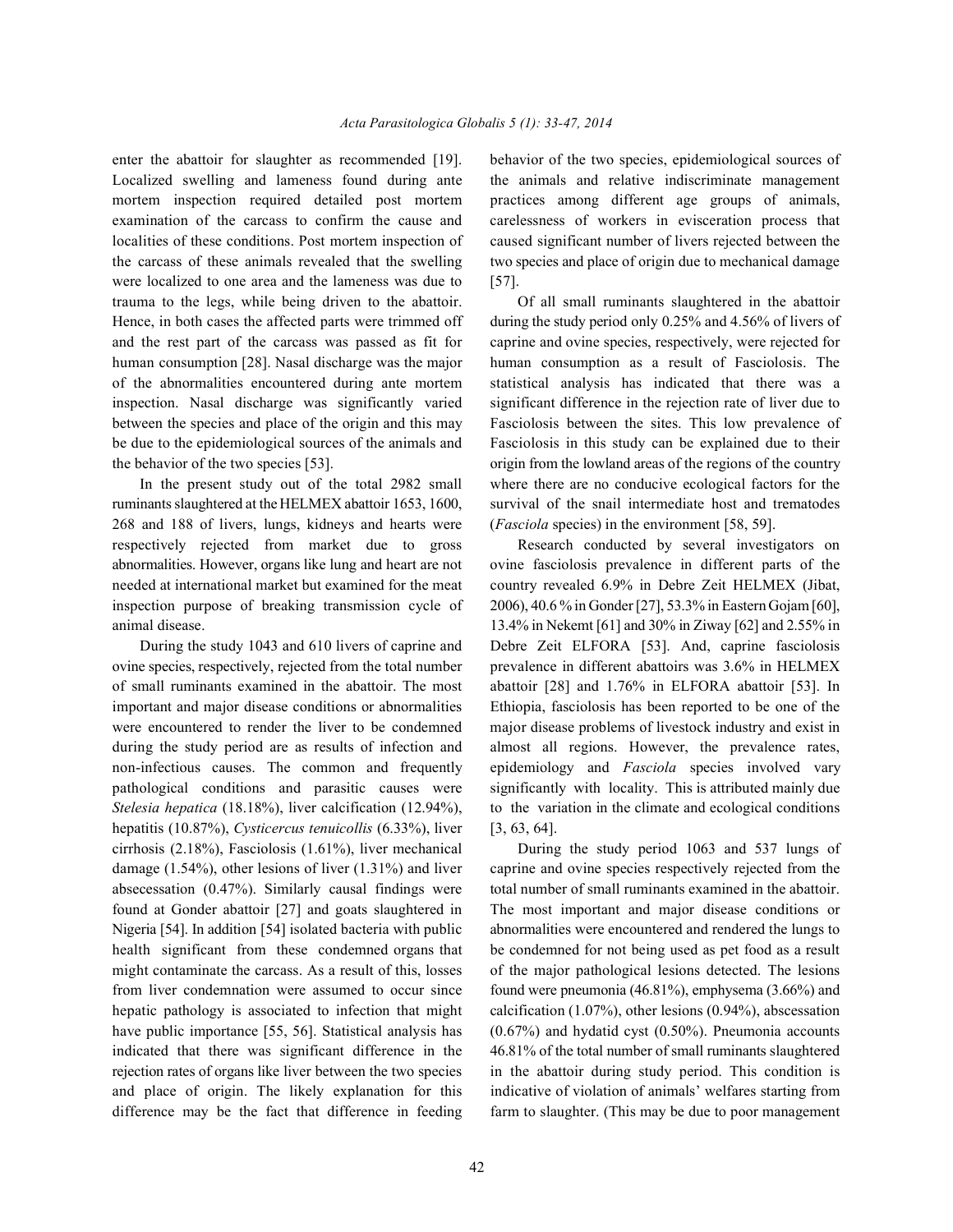*Cysticercus tenuicollis*, *Cysticercus ovis* and *Stelesia* condemned organs to stray dogs [28]. *hepatica* have no public health significance but important During the present study, 268 kidneys of total of cause of economic loss in the meat industry due to the small ruminants slaughtered in the abattoir were totally fact that organs and carcasses of sheep and goats condemned due to gross pathological abnormalities. harboring them are rejected for aesthetic reasons. These were nephritis (5.3%), others lesion of kidney Moreover organs infected with these parasite stages are (1.97%), nephrosis (0.84%), calcification (0.5%) and not accepted at international market. In the near future abscessation (0.37%). Nephritis accounts for 5.3% of the these might become a threat to the present market being total number of small ruminants slaughtered in the practical by the newly emerging export abattoirs in the abattoir. Stastical analysis has revealed that there was no country. The threat these parasites pose to the small significant difference in the rejection rate of kidney due to ruminants' meat industry in Ethiopia is evident due to the nephritis between the sites and species. present situation of improper disposal of offal being During the study period 188 hearts were totally practiced. Some stray dogs have free access to condemned due to different pathological gross condemned organs. This may lead to the perpetuation of abnormalities. These abnormalities were pericarditis the life cycle between intermediate hosts and the final (4.26%), other lesions of heart (1.21%), calcification host in case of *Cysticercus ovis* and *Cysticercus* (0.70%) and abscessation (0.13%). Pericarditis accounts *tenuicollis* (in addition to *Cysticercus cerebralis* and for 4.26% of the total number of small ruminants hydatid cyst that are important from public health point of slaughtered in the abattoir during the study period. view [65, 66]. In addition to the stray dogs that have Statistical analysis has also revealed that there was no access to the condemned offal/organs, offal is sold to significant difference in rejection rate of heart due to feed dogs and cats at road side in the towns like Bishoftu. pericarditis between the two species while significance This maintains the life cycle between the ruminant and difference was observed between the sites. dogs and human that may end in the establishment of the Furthermore, different lesions of infectious and cystic disease [28]. non-infectious causes like abscess, pericarditis, nephrites

causes of liver and lung condemnation of small ruminants the condemnation of edible organ like liver, kidney and slaughtered in the abattoir. These helminthes were heart  $[69, 70, 71, 72, 73, 74]$ . Similarly the same causes were *Stelesia hepatica* (18.18%), *Cysticercus tenuicollis* found at Gonder [27] and goats slaughtered at Nigeria (6.33%), fasciolosis (1.61%) and hydatidosis (0.5%). [54]. *Stelesia hepatica* accounts for 18.18% of the total number of small ruminants slaughtered in the abattoir during **CONCLUSION** study period. Statistical analysis has indicated that there was significant difference in rejection rate of liver due to Identifying major diseases problems prevalent in

of the world. Factors governing the prevalence of liver calcification, hepatitis, pneumonia, nephritis, hydatidosis in a given locality may be associated with the *Cysticercus tenuicollis*, emphysema and pericarditis are prevailing specific social, cultural, environmental and the most and major causes for respective organs to be epidemiological situations [67, 68, 69]. In Ethiopia the wide rejected in Borana, Afar and Jinka. The improper spread of backyard animal slaughtered practice, the management practice of animals on farm or at home and

for the animal in their life time). Statistical analysis has procedure, feeding of dogs with condemned organ indicated that there was a significant difference in the facilitate and maintain the perfect life cycle of the rejection of lung due to pneumonia between the two parasites in the ruminants[25, 26]. The threat of these species, while there was no significant difference between parasites that post to the small ruminants' meat industry the sites. This may be due to feeding behavior of the two in Ethiopia is evident due to present situation of improper species and indiscriminate management practice. disposal of offal's being practiced and free access of

During the study period helminthes were the major and calcification were found to be important causes for

*Stelesia hepatica* between the sites and species. different part of the country via proper disease Hydatidosis is an important cylozoonosis of major surveillance is helpful. According to the result of this economic and public health significant in many countries study during post mortem examination *Stelesia hepatica*, corresponding absence of rigorous meat inspection improper disposal or handling of offal's in the control of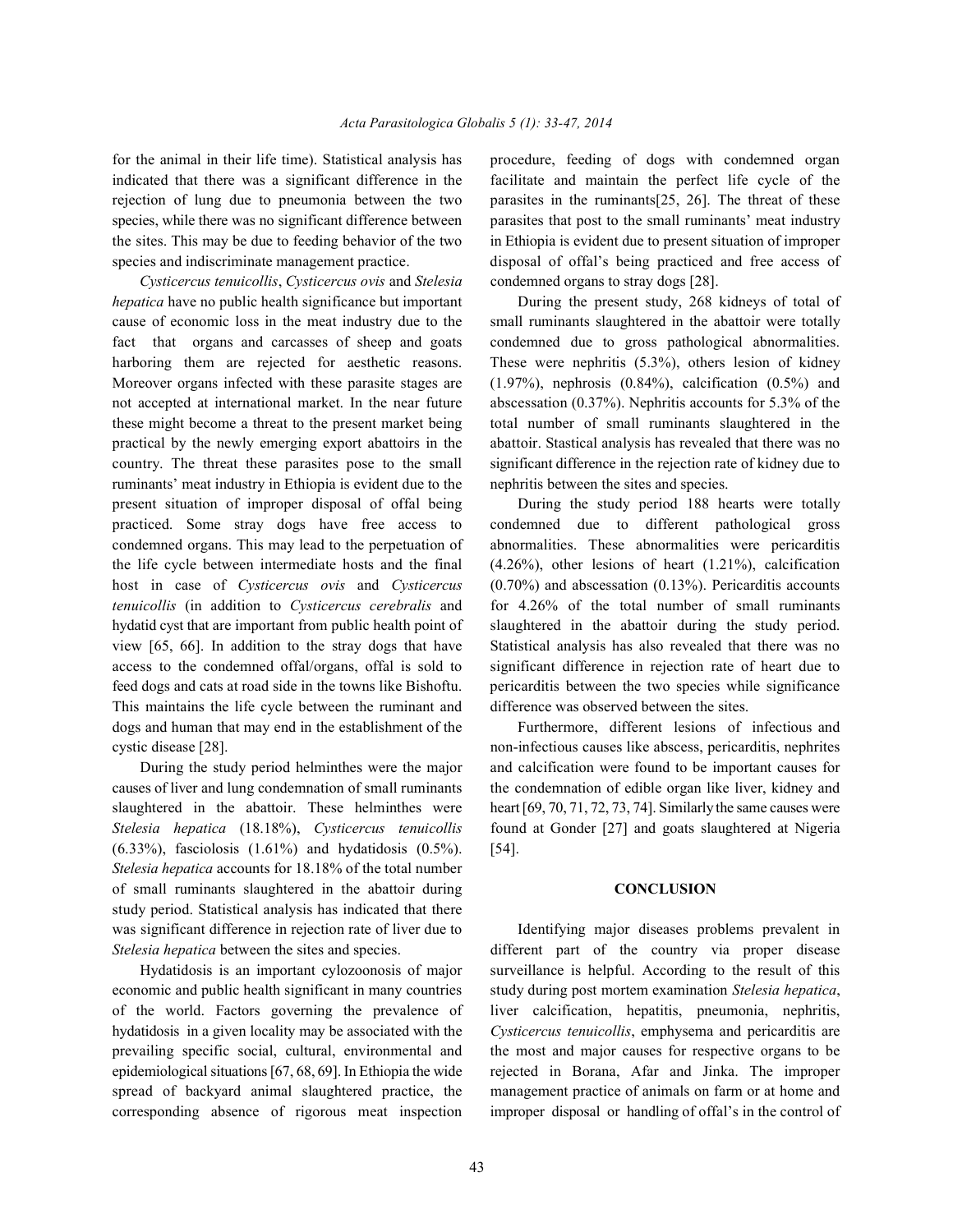parasitic diseases results in severe economic loss and **List of Abbreviations:** consequently exclude the country from attractive international market thereby greatly reducing the country's foreign exchange earnings.

The major parasitic helminthes in the three different geographical locations (Borana, Jinka and Arba Minch) of the study animals the *Strongyle* nematodes were found to be predominant endo-parasite followed by *Trichuris*, *Fasciola, Monieza, Dictyocaulus* and *Paramphistomum* species. GIT Gastro Intestinal Tract

The study has also indicated that high mean burden of *Strongle* nematodes compared to other helminthes in the three different geographical locations.

These all indicate that Borana, Jinka and Arba Minch areas are favorable for the successive perpetuation of the mentioned parasites and for their subsequent transmission to susceptible host that necessitate regular parasitological investigations and application of effective prophylactic and control measures.

In line with the findings of this study, the following recommendations are forwarded:

- Backyard slaughtering in different localities should be discouraged as the activity of humans in such slaughtering system contributes to maintenance of parasites life cycle.
- Detailed epidemiological studies should be **REFERENCES** conducted on the prevalence and species distribution of endoparasites of small ruminants in 1. FAO, 1994. Meat inspection manual for developing different seasons, relatively long duration and countries. Rome, Italy, pp: 15-20. involving all age and sex groups 2. Devendra, C. and G. Meclorey, 1990.Goat and Sheep
- with anthelmenthics to break the perfect life cycle of 3. Lema, B., F. Gebreab and S. Jedla, 1985. Study on
- Immediate, safe and controlled elimination of all Parasitol., pp: 29-37. condemned abattoir materials and sale of 4. LMA, 2001. Livestock Marketing Authority, brief

advisor Dr. Reta Duguma for his scholarly guidance, conference, Addis Ababa, Ethiopia. rectifying the manuscripts and constant encouragements 6. Gatenby, R.M., 1991. Sheep: The tropical gratitude to the staff member of the HELMEX abattoir for MACMILLAN education Ltd, ACCT., pp: 6-10. their cooperation during my study period. The moral and 7. Steele, M., 1996. Goats: The tropical Agriculturist, study period would never be forgotten. Ltd, ACCT, pp: 79-83.

| AAU         | Addis Ababa University                         |  |  |  |  |
|-------------|------------------------------------------------|--|--|--|--|
| <b>DVM</b>  | Doctor of Veterinary Medicine                  |  |  |  |  |
| <b>EPG</b>  | Egg per Gram of Faeces                         |  |  |  |  |
| EVA         | <b>Ethiopian Veterinary Association</b>        |  |  |  |  |
| <b>FAO</b>  | Food and Agricultural Organization of the      |  |  |  |  |
|             | <b>United Nations</b>                          |  |  |  |  |
| <b>FVM</b>  | Faculty of Veterinary Medicine                 |  |  |  |  |
| <b>GIT</b>  | Gastro Intestinal Tract                        |  |  |  |  |
|             | HELMEX Hashim Nurs' Livestock and Meat Export  |  |  |  |  |
|             | abattoir                                       |  |  |  |  |
| <b>ILCA</b> | International Livestock Center for Africa      |  |  |  |  |
| <b>ILRI</b> | International Livestock Research Institute     |  |  |  |  |
|             | NAHDIC National Animal Health Diagnosis<br>and |  |  |  |  |
|             | <b>Investigation Center</b>                    |  |  |  |  |
| <b>NMSA</b> | National Meteorology Service Agency            |  |  |  |  |
| <b>NVI</b>  | National Veterinary Institute                  |  |  |  |  |
| <b>SNNP</b> | Southern Nation Nationalities and People of    |  |  |  |  |
|             | regional state                                 |  |  |  |  |
| SOZA        | South Omo Zone Agricultural Office             |  |  |  |  |
| <b>TLU</b>  | Tropical Livestock Unit                        |  |  |  |  |
| <b>UNDP</b> | United Nations Development Program             |  |  |  |  |
| USD         | <b>United State Dollar</b>                     |  |  |  |  |
| WHO         | World Health Organization                      |  |  |  |  |

- 
- Force dog owners to regularly deworm their animals Production in tropics. Longmont, Singapore, pp: 1-5.
- parasites that might have public health importance. fasciolosis in four selected sites in Ethiopia. J. Vet.
- contaminated offal and heads as dogs' feed should baseline information on Ethiopian livestock resources be prohibited by law. base and its trade. Addis Ababa, Ethiopia, pp: 1-9.
- **ACKNOWLEDGEMENTS** productivity in the central Ethiopia mixed farming I would like to express my heart felt gratitude to my  $\blacksquare$  Proceedings,  $4^{\text{th}}$  National livestock improvement 5. Fletcher, I. and A. Zelalem, 1991. Small ruminant system, Institute of Agricultural Research
- throughout the study time. I would like to express my Agriculturist, London and Basing stoke
- financial support of Akililu Lemma Foundation during the London and Basingstoke, MACMILLAN education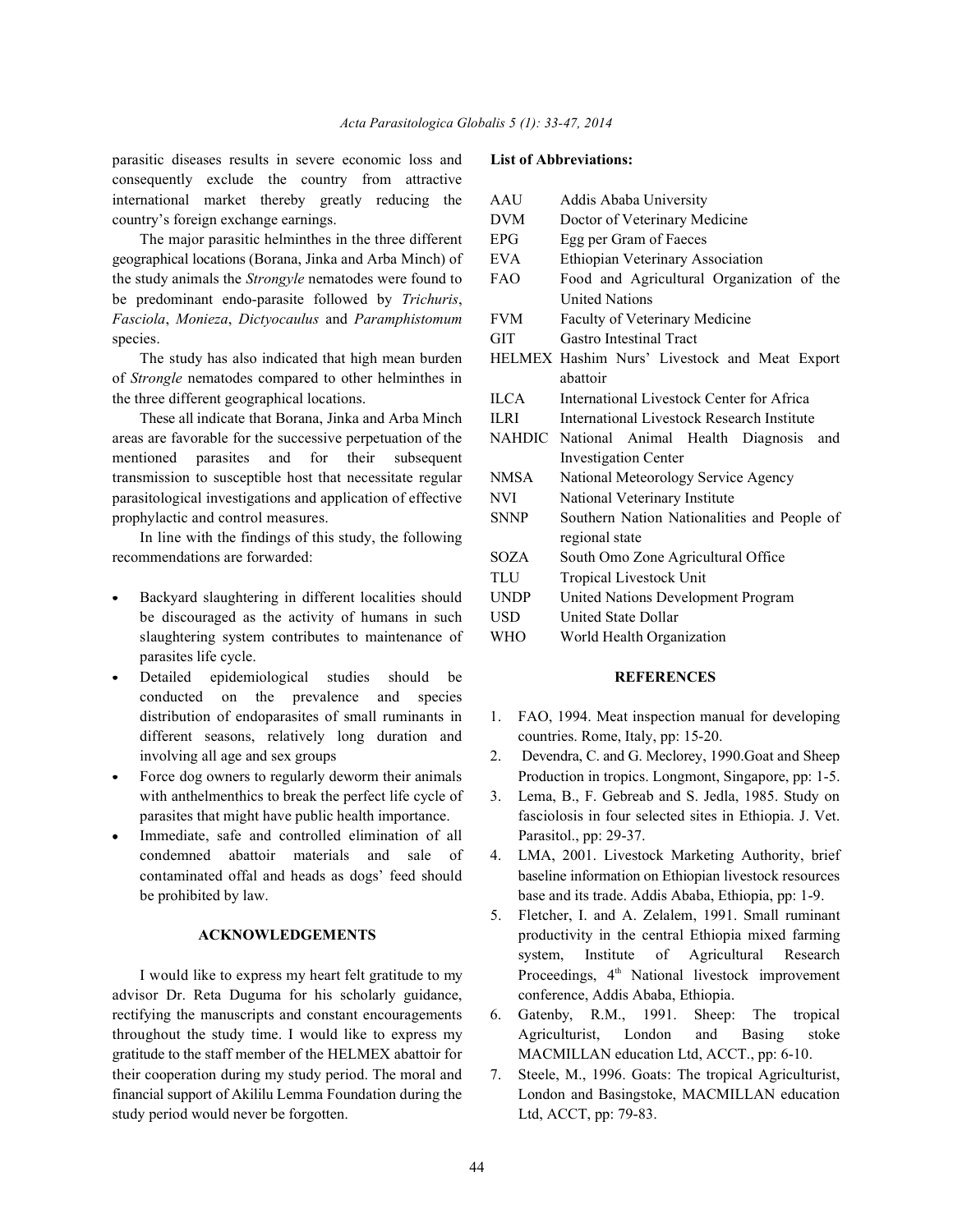- 8. Teferi, M., 2000. An epidemiological study on ovine 21. Nfi, A. and D. Alonge, 1987. An economic survey of University, Debre Zeit, Ethiopia, pp: 32. 22. Sirak, A., 1991. Causes of organ condemnation in
- 9. Gryseals, G., 1988. Role of Livestock on mixed small the Baso and Warena near Debre Birhan. PhD Agricultural Research, Addis Ababa, Ethiopia. dissertation, Agricultural University Wageingen, the 23. Githigia, S.M., C.U. Kimoro, D.M. Mwangi and
- nutrition in Africa proceeding of an international Pro. Afr., 43: 29-33. conference. ILRI, Addis Ababa, pp: 133-138. 24. Aseffa, M., 2005. Parasitic causes of organ/ carcass
- Fisheries Authority, Addis Ababa, Ethiopia. University, Debre Zeit, Ethiopia, pp: 16.
- Rev. med. Vet., 797-804. Ethiopia, pp: 20.
- 
- helminthes of sheep in and around Adama Ethiopia. (East Shoa Zone). DVM Thesis, Faculty of Veterinary 27. Yimam, M., 2003. Major causes of organ
- 2004. Helminthes at mucosal barriers interaction with University, Debre Zeit, Ethiopia, pp: 1-9. the immune system. Advanced Drug Delivery 28. Jibat, T., 2006. Causes of organ and carcass
- Basel. Bostan. Berlin, pp: 13-166. University, Debre Zeit, Ethiopia, pp: 20-30.
- safety: A new Approach. Meat Focus International, Addis Ababa, Ethiopia. 2: 123-128. 30. ILCA, 1993. International livestock center for Africa.
- Meat Hygiene. 10<sup>th</sup> ed London: Bailliero Tindall, Ababa, Ethiopia. pp: 223-260. 31. South Omo Zone Agricultural office, 2006. Annual
- Methods of food borne disease control with special 32. Lulseged, B., 1996. Rinderpest control participatory
- Febiga Philadelphia, pp: 40-160. Zeit, Ethiopia, pp: 31.
- Pasteurollosis in Arsi, south east Ethiopia. DVM abattoir data in Fako division of south west Province, Thesis, Faculty of Veterinary Medicine, Addis Ababa Cameron. Boll. Anml. Hlth. Prod. Afr., 35(3): 234-242.
- holder farm in Ethiopia highlands. A case study from livestock improvement conference. Institute of Bahir Dar abattoir. Proceeding of the 4<sup>th</sup> national
- Nether lands. J. Gichanga, 1995. Prevalence and economic 10. Abebe, G., 1995. Current Status of Veterinary significance of Oesphagstomum and other education and Animal health research in Ethiopia. helminthes parasites of ruminants survey in selected In: Veterinary Medicine impact on human health and abattoirs around Nairobi, Kenya. Bull. Amin. Hlth.
- 11. Jacob, L., 1979. Seminar for Animal Health officials. condemnation at Asella Municipality abattoir. DVM Ministry of Agriculture and settlement, Animals and thesis, Faculty Veterinary Medicine, Addis Ababa
- 12. Jobre, Y., F. Lobago, R. Tiruneh, G. Abebe and 25. Jembere, S., 2002. A survey of causes of organ/ P. Dorchies, 1996. Hydatidosis in three selected carcass condemnation in slaughtered cattle at region in Ethiopia: An assessment trial on its Nazereth abattoir. DVM Thesis, Faculty of Veterinary prevalence, economic and public health importance. Medicine, Addis Ababa University, Debre Zeit,
- 13. Tembely, M., A. Lahlou kassi, S. Solovani, J. Rege, 26. Seblewongel, A., 2007. Causes of organ and carcass M. Diedhiou and R. Baker, 1997. In a cool Tropical condemnation in goats slaughtered at HELMEX environment. Vet. Parasitology, 70: 120-141. abattoir. DVM Thesis, Faculty of Veterinary 14. Tesfaye, Y., 2008. Survey of Gastro intestinal Medicine, Addis Ababa University, Debre Zeit,
- Medicine, Addis Ababa University, Debre Zeit, condemnation in ruminants slaughtered at Gonder Ethiopia, pp: 18. Abattoir, North - Western Ethiopian. DVM Thesis, 15. Mulcahy, G., S. O'Neill, S. Donelly and J. Dalton, Faculty of Veterinary Medicine, Addis Ababa
- Reviews, 56: 853-868. condemnation in small ruminants slaughtered at 16. Kaufmann, T., 1996. Parasitic infection of Domestic HELMEX abattoir, Debre Zeit, Ethiopia. DVM Thesis, Animals. A diagnostic manual. Birk house Verlag Faculty of Veterinary Medicine, Addis Ababa
- 17. Van Longtestijin, J., 1993. Integrated quality meat 29. NMSA, 2003. National Meteorology Service Agency.
- 18. Gracey, I.F., O.S. Collins and R.J. Huey, 1999. A hand book of African livestock static's. Addis
- 19. Teka, G., 1997. Food Hygiene. Principles and report on Zonal livestock production Jinka, Ethiopia.
- reference to Ethiopia. Faculty of Veterinary Medicine, approach in Rinderpest vaccination in Afar remote Addis Ababa University, pp: 110-112. entitled a pastoral communities. DVM Thesis, Faculty of 20. Libby, T.A., 1975. Meat Hygiene 4<sup>th</sup> ed. Lea and Veterinary Medicine, Addis Ababa University, Debre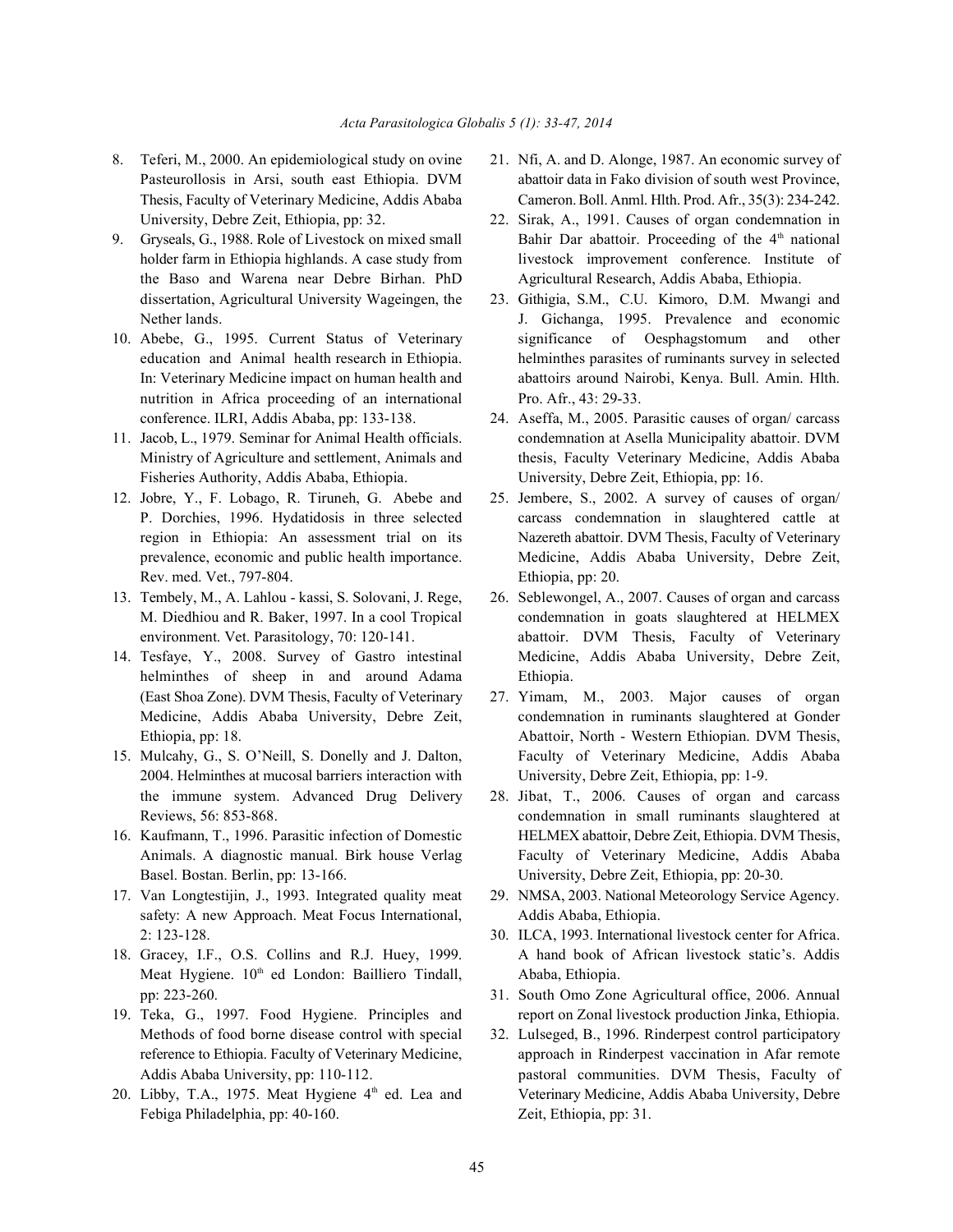- pastoral research, development and change. ILCA, 29: 10-12. Addis Ababa, Ethiopia. 46. Shafi, L., 2009. Coprological investigation of GIT
- 
- epidemiology. Principles and Methods. Iowa state Zeit, Ethiopia, pp: 19. university press / Ames. 47. Urguhart, G., M. Armour, J. Duncan, A. Dunn and
- 36. Urguhart, G., M. Armour, J. Duncan, A. Dunn and F. Jennings, 1998. Veterinary Parasitology,  $3<sup>rd</sup>$  edition. Block well science Ltd., pp: 231. Block well science Ltd. pp: 231. 48. Eysker, M. and H.W. Ploeger, 2000.Values of present
- Addis Ababa, Ethiopia. 49. Ageymang, K., A. Nigussie, A. Voorthozer and
- 
- 39. Melkamu, T., 1991. Prevalence of Gastro intestinal pp: 174-185. helminthes of small ruminants in four Awrajas of 50. EVA, 2002. Animal health and poverty reduction Faculty of Veterinary Medicine, Addis Ababa of EVA, Addis Ababa, Ethiopia, pp: 11. University, Debre Zeit, Ethiopia, pp: 36. 51. Hinton, H.M. and L.E. Green, 1997. Meat inspectors':
- ectoparasites of small ruminants in and around UK. The veterinary Journal, 154(2): 91-92. Adama. DVM Thesis, Faculty of Veterinary 52. Alonge, D.D. and E.F. Fasamni, 1979. A survey of Ethiopia, pp: 24. Prod., 11: 57-62.
- 41. Thesfalem, T., 1984. Prevalence of gastro intestinal 53. Dendin, D., 2007. Causes of organ condemnation in Zeit, Ethiopia, pp: 41. Debre Zeit, Ethiopia, pp: 30.
- Veterinary Medicine, Addis Ababa University, Debre Zaria, pp: 1-4. Zeit, Ethiopia, pp: 25-30. 55. Budke, C.M., P. Deplozes and P.R. Torgersen, 2006.
- helminthes of small ruminants in Buno province of Emer Infec. Dis., 12: 296-302. Illubabor. DVM Thesis, Faculty of Veterinary 56. Radostitis, O., C. Gay, D. Blood and K. Hinch Cliff,
- 44. Genene, R., 1994. Livestock Development strategy for Bailliere. low income countries. In: proceedings joint ILRI / 57. Macpherson, N., 1985. Epidemiology of hydatid Ethiopia, pp: 9-22. Trop. Hyg., pp: 203-217.
- 33. Coppock, D. L., 1994. Climate, primary production and 45. Tekele, B., E. Mulosse and R. Schooltens, 1991. carrying of capacity of the Borona plateau. In: The Seasonal changes in nematodes faecal egg counts in Borana plateau of southern Ethiopia, synthesis of Ethiopian highlands, ILCA, Addis Ababa. Bulletin,
- 34. Thrusfield, M., 1995. Veterinary epidemiology. 2<sup>nd</sup> helminthes and Eimeria species of small ruminants in edition, UK, Black Well Science Ltd., pp: 182-189. and around Debre Zeit. DVM Thesis, Faculty of 35. Mulchays, A. and P. Wille Bery, 1987. Veterinary Veterinary Medicine, Addis Ababa University, Debre
	- F. Jennings, 1996. Veterinary Parasitology, 2<sup>nd</sup> edition.
- 37. Campos, V., 2006. A training course, handout on: The diagnostic methods for gastrointestinal nematode role of the meat inspection team in slaughter house. infections in ruminants. Parasitology, 120: 109-119.
- 38. WHO, 1984. Guidelines on small slaughter houses F.M. Andersen, 1985. A rapid Survey of sheep and hygiene for developing countries, Geneva, production in traditional sector of Debre Berhan, Switzerland, pp: 9-10. Ethiopia highlands, ILCA, Addis Ababa, Ethiopia,
	- Eastern Shoa Administrative region. DVM Thesis, strategies. Proceedings of the 6<sup>th</sup> annual conference
- 40. Bekele, L., 2007. Incidence of endoparasites and Whither Goes thou? University of Bristol, Long ford,
	- Medicine, Addis Ababa University, Debre Zeit, Abattoir data in southern Nigeria. Trop. Anim. Hith
	- helminthes of small ruminant in Medenyo province of small ruminants slaughtered at ELFORA Export Bale Administrative region. DVM Thesis, Faculty of Abattoir, Debre Zeit, Ethiopia. DVM Thesis, Faculty Veterinary Medicine, Addis Ababa University, Debre of Veterinary Medicine, Addis Ababa University,
- 42. Gebreyesus, M., 1986: The prevalence of gastro 54. Oji, S., 1992. A survey of pathological conditions in intestinal helminthes of small ruminants in Gonder slaughtered goats at Zaria slaughter houses. Faculty Administrative region. DVM Thesis, Faculty of of veterinary medicine, Ahmadu Bello University,
- 43. Bayou, A., 1992. Prevalence of gastro intestinal Socio economic impact of cystic echinoccocosis.
	- Medicine, Addis Ababa University, Debre Zeit, 2000. Veterinary Medicine: A text book of disease of Ethiopia, pp: 20-21. Cattle, sheep, goats, pig and horses. 9<sup>th</sup> ed. London,
	- FAO Round Table and Livestock. Development disease in Kenya. A study of the domestic strategies for income countries, Addis Ababa, intermediate hosts in Masuil and Tran. Roy. Soc.